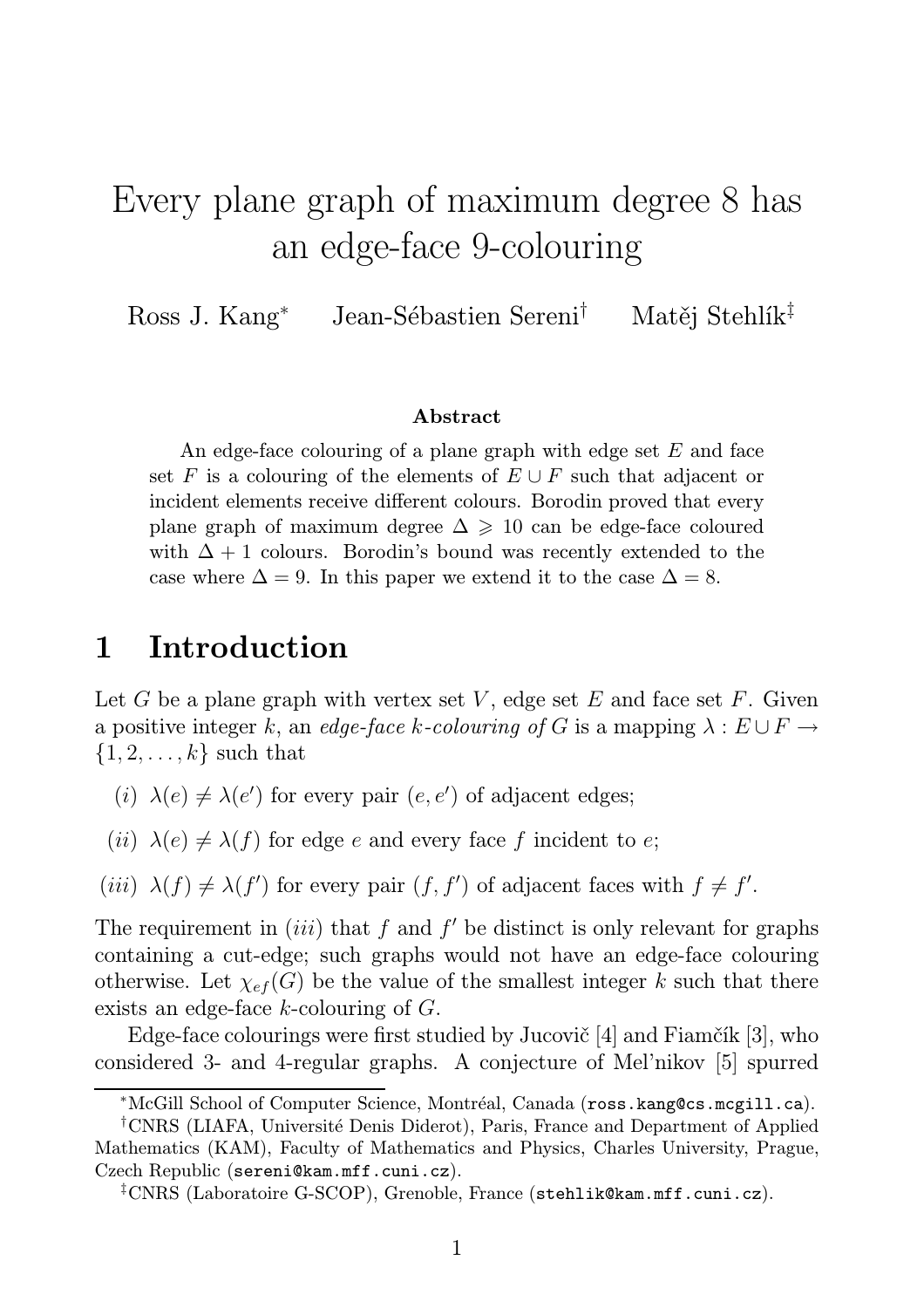research into upper bounds on  $\chi_{ef}(G)$  for plane graphs G with  $\Delta(G) \leq \Delta$ . For small values of  $\Delta$ , the best bounds known are  $\Delta + 3$  for  $\Delta \in \{2, \ldots, 6\}$  [1, 6, 9] and  $\Delta + 2$  for  $\Delta = 7$  [7]. For  $\Delta \ge 10$ , Borodin [2] proved the bound of  $\Delta + 1$ . This is tight, as can be seen by considering trees. Recently, the second and third authors [8] extended the  $\Delta + 1$  bound to the case  $\Delta = 9$ by proving that every plane graph of maximum degree 9 has an edge-face 10-colouring. Here, using a more delicate analysis, we settle the case  $\Delta = 8$ .

Theorem 1. Every plane graph of maximum degree 8 has an edge-face 9 colouring.

The problem of finding the provably optimal upper bounds on  $\chi_{ef}(G)$  for plane graphs G with  $\Delta(G) \leq \Delta$  remains open for  $\Delta \in \{4, 5, 6, 7\}.$ 

We prove Theorem 1 by contradiction. From now on, we let  $G = (V, E, F)$ be a counter-example to the statement of Theorem 1 with as few edges as possible. That is, G is a plane graph of maximum degree 8 and no edge-face 9-colouring, but every plane graph of maximum degree at most 8 with less than  $|E|$  edges has an edge-face 9-colouring. In particular, for every edge  $e \in E$  the plane subgraph  $G - e$  of G has an edge-face 9-colouring. First, we describe various structural properties of G in Section 2; the proofs of these properties are given at the end of this paper in Section 5. In Section 3 we describe the discharging rules. In Section 4 we use the discharging rules and the structural properties of G to obtain a contradiction, and thus a proof of Theorem 1.

In the sequel, a vertex of degree d is called a d-vertex. A vertex is an  $(\leq d)$ vertex if its degree is at most d; it is an  $(\geq d)$ -vertex if its degree is at least d. The notions of d-face,  $(\leq d)$ -face and  $(\geq d)$ -face are defined analogously as for the vertices, where the degree of a face is the number of edges incident to it. A face of length 3 is called a *triangle*. For integers a, b, c, an  $(\leq a, \leq b, \leq c)$ *triangle* is a triangle xyz of G with  $deg(x) \leq a$ ,  $deg(y) \leq b$  and  $deg(z) \leq$ c. The notions of  $(a, \leq b, \leq c)$ -triangles,  $(a, b, \geq c)$ -triangles,  $(a, \leq b, c, d)$ -faces, and so on, are defined analogously. A vertex is *triangulated* if all its incident faces are triangles.

As mentioned above, our proof uses discharging techniques. It was developed through several rounds, with corrective adjustments and optimisations included in each, starting from a naïve scheme in which only the  $(\geq 7)$ -vertices compensated for the deficit of charge on triangles. A breakthrough in the design of our strategy was the realisation that the reducible configuration A3 (defined below) could allow us to conserve considerable charge at  $(\geq 7)$ vertices incident to  $(\geqslant 5)$ -faces of a particular type (cf. the rule R1g mentioned at the end of Section 3). We could then balance these savings against the loss of charge to incident triangles with the development of further reducible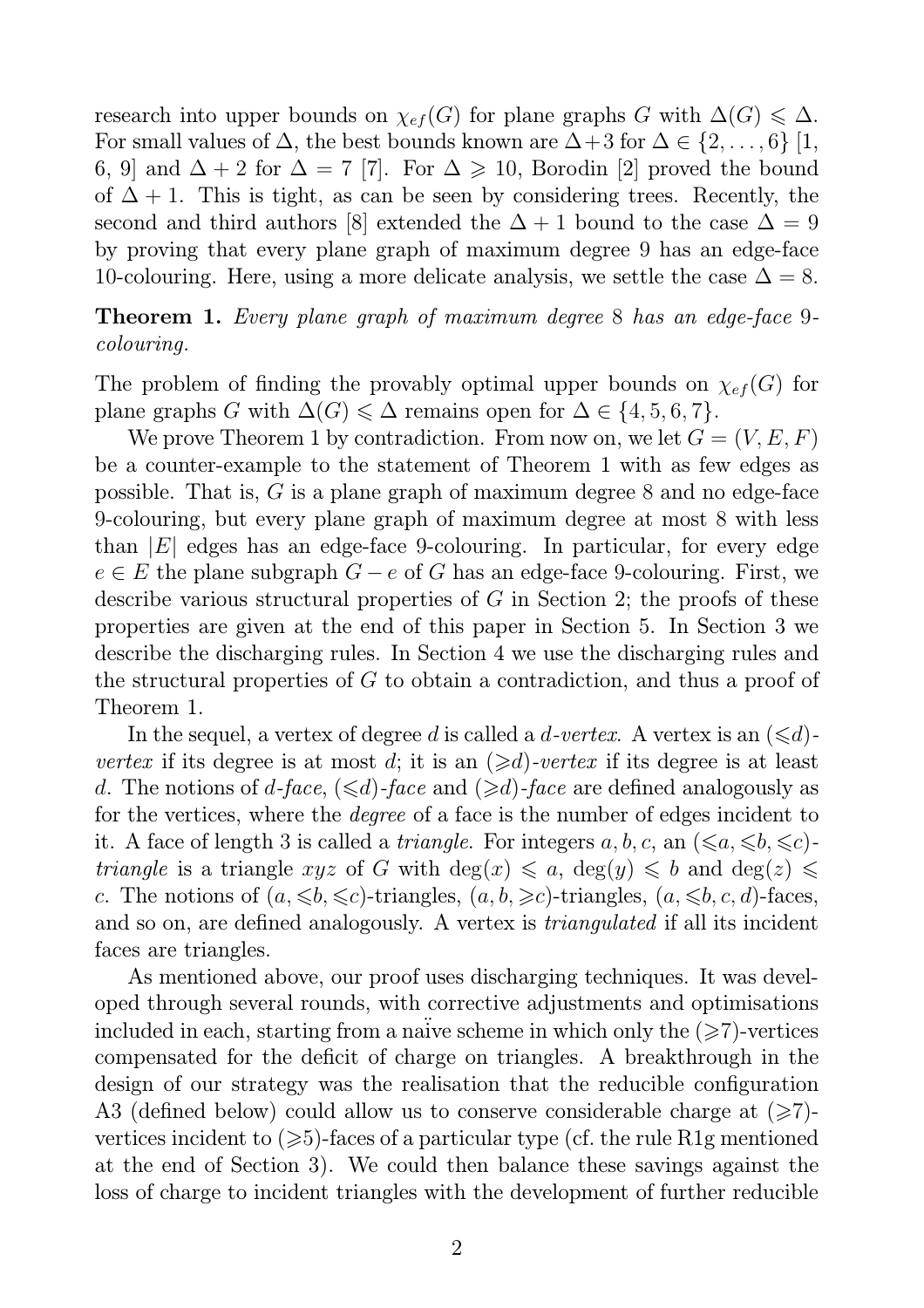configurations. As will become apparent, the analysis of the final charge of  $(\geq 7)$ -vertices is particularly difficult.

# 2 Reducible configurations

In this section, we present a catalogue of the structural properties of the graph G that are necessary for our proof of Theorem 1. In particular, we identify that some plane graphs are *reducible configurations*, i.e. that they cannot be part of the chosen embedding of G. Their reducibility follows from Lemmas 2–10 presented in Section 5.

For convenience, we depict these configurations in Figure 1. We use the following notational conventions for vertices: 2-, 3- and 4-vertices are depicted by black bullets, black triangles and black squares, respectively; a white bullet containing a number represents a vertex of degree that quantity; an empty white bullet represents a vertex of arbitrary degree (but at least that shown in the figure). For faces, we use the following conventions: a straight line indicates a single edge; a curved line indicates a portion of the face with an unspecified number of edges; a curved face that is shaded grey represents an  $(\leq 4)$ -face.

The following configurations are reducible. Note that, for any of the below, if an edge can be removed without affecting the specific incidence or facial structure, then the configuration remains reducible.

A0 A 1-vertex.

#### Configurations with faces incident to a 2-vertex

- A1 A triangle incident to a 2-vertex.
- **A2** A 4-face incident to a 2-vertex and an  $(\leq 3)$ -vertex.
- **A3** A face incident to an edge uv such that  $deg(u) = 2$  and  $deg(v) = 6$ .

#### Configurations with an edge incident to a  $(\leq 4)$ -face

**B1** An edge uv that is incident to an  $(\leq 4)$ -face, with  $\deg(u) + \deg(v) \leq 9$ .

- **B2** A triangle uvw with  $deg(u) + deg(v) \le 10$  and  $deg(w) = 6$ .
- **B3** A triangle uvw with uw incident to two  $(\leq 4)$ -faces, and deg(u) +  $deg(v) \leq 10$  and  $deg(w) = 7$ .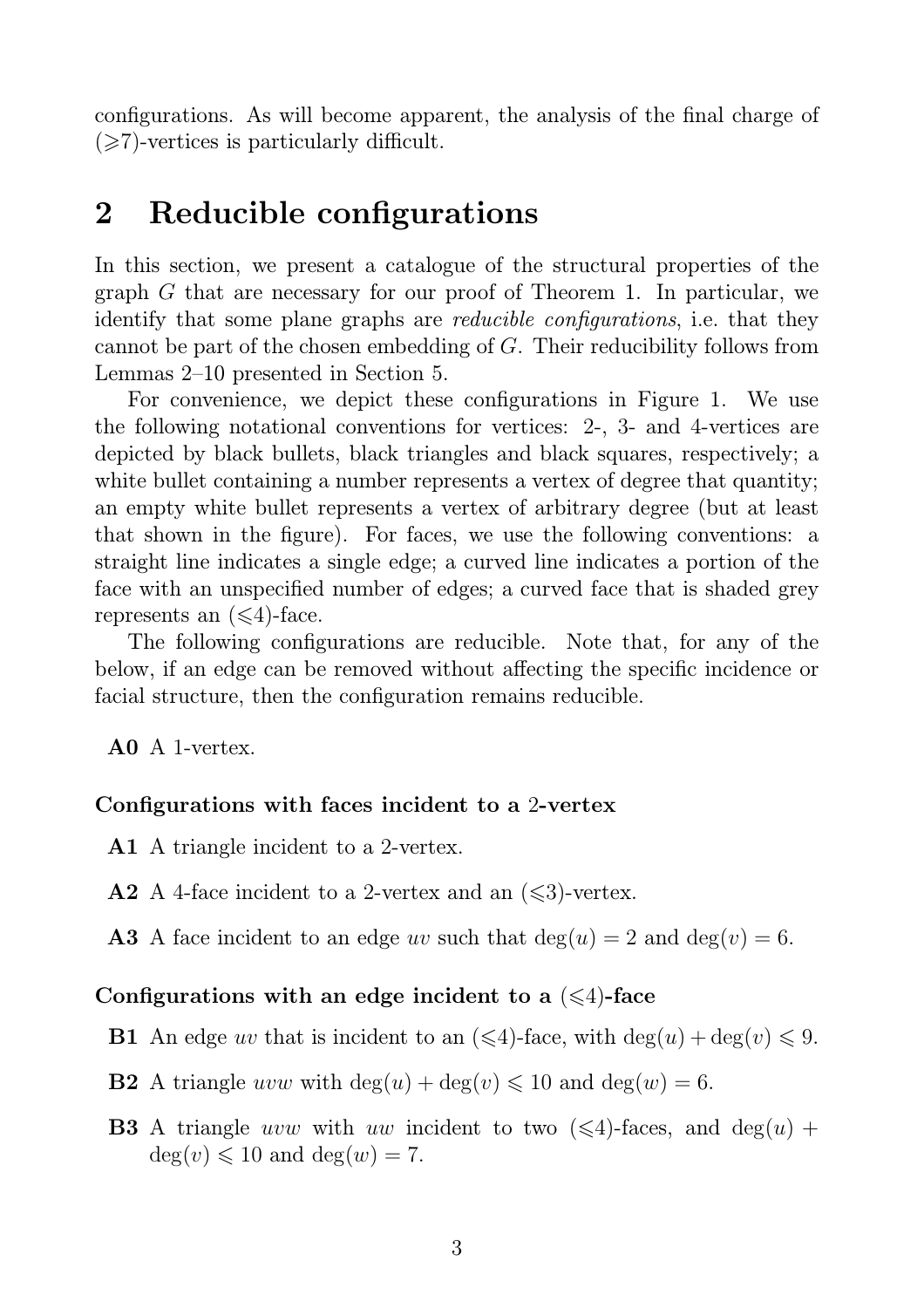**B4** A triangle uvw with uw adjacent to two  $(\leq 4)$ -faces, vw incident to two  $(\leq 4)$ -faces, and  $\deg(u) + \deg(v) \leq 10$ .

### Configurations with an edge incident to two  $(\leq 4)$ -faces

- C1 An edge uv that is incident to two  $(\leq 4)$ -faces, with  $deg(u) + deg(v) \leq$ 10.
- **C2** A triangle uvw with uv incident to two  $(\leq 4)$ -faces, and deg(u) +  $deg(v) \leq 11$  and  $deg(w) = 6$ .
- **C3** A triangle uvw with uv and uw each incident to two  $(\leq 4)$ -faces, and  $deg(u) + deg(v) \leq 11$  and  $deg(w) = 7$ .
- **C4** A triangle *uvw* with *vw* incident to the triangle *vwx* and *wx* incident to two  $(\leq 4)$ -faces, and  $deg(u) = deg(x) = 3$ .
- C5 A triangle *uvw* with vw incident to the triangle vwx and wx incident to two  $(\leq 4)$ -faces, and  $\deg(u) + \deg(v) \leq 10$  and  $\deg(v) + \deg(x) \leq 11$ .

### Configurations along a 2-path

- **D1** A 2-path uvw such that vwx is a triangle, with uv incident to an  $(\leq 4)$ face, vw and vx each incident to two  $(\leq 4)$ -faces, and  $deg(u) + deg(v) \leq$ 10 and deg(v) + deg(w)  $\leq 11$ .
- **D2** A 2-path uvw such that vwx is a triangle, with uv, vw and vx each incident to two  $(\leq 4)$ -faces, and  $deg(u) + deg(v) \leq 11$  and  $deg(v) +$  $deg(w) \leq 11$ .
- **D3** A 2-path uvw such that vwx is a triangle, with vx incident to two  $(\leq 4)$ -faces, and deg $(u) = 2$ , deg $(v) = 7$  and deg $(u) = 3$ .
- **D4** A 2-path *uvw* such that *vwx* is a triangle, with *vw* and *vx* each incident to two  $(\leq 4)$ -faces, and  $deg(u) = 2$ ,  $deg(v) = 7$  and  $deg(u) = 4$ .

*Note on configurations D1 and D2.* An  $(\leq 4)$ -face incident to uv is not ruled out from also being an  $(\leq 4)$ -face (distinct from vwx) incident to vw or vx. In this sense, the figures representing D1 and D2 in Figure 1 belie the configurations' fuller forms.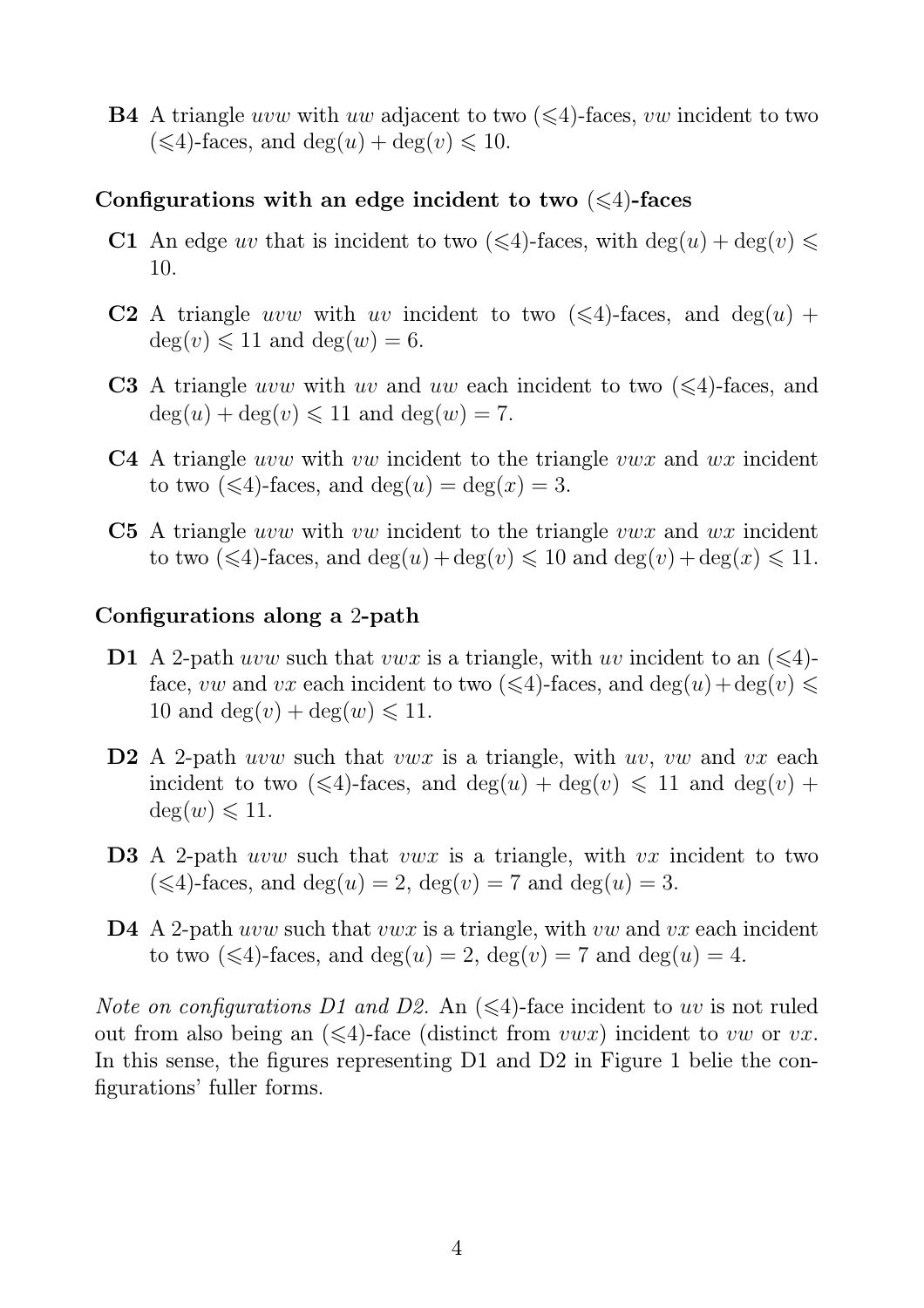#### Special configurations

- E1 A 4-path *uvwxy*, such that *uvz*, *vwz*, *wxz* and *xyz* are triangles, with  $yz$  incident to two  $(\leq 4)$ -faces, and  $deg(v) = 3$ ,  $deg(x) = 4$ .
- E2 A 4-path *uvwxy*, such that *uvz*, *vwz*, *wxz* and *xyz* are triangles, and  $deg(v) = 3, deg(x) = 4 and deg(y) = 6.$
- E3 A triangulated 8-vertex that is adjacent to both a 3-vertex and a 4 vertex.

# 3 Discharging rules

Recall that  $G = (V, E, F)$  is a plane graph that is a minimum counterexample to the statement of Theorem 1, in the sense that  $|E|$  is minimum. (In particular, a planar embedding of G is fixed.) We obtain a contradiction by using the Discharging Method. Each vertex and face of G is assigned an initial charge; the total sum of the charge is negative by Euler's Formula. Then vertices and faces send or receive charge according to certain redistribution rules. The total sum of the charge remains unchanged, but ultimately (by using all of the reducible configurations in Section 2) we deduce that the charge of each face and vertex is non-negative, a contradiction.

### Initial charge

We assign a charge to each vertex and face. For every vertex  $v \in V$ , we define the initial charge ch(v) to be  $2 \cdot deg(v) - 6$ , while for every face  $f \in F$ , we define the initial charge  $ch(f)$  to be  $deg(f) - 6$ . The total sum is

$$
\sum_{v \in V} \operatorname{ch}(v) + \sum_{f \in F} \operatorname{ch}(f) = -12.
$$

Indeed, by Euler's formula  $|E| - |V| - |F| = -2$ . Thus,  $6|E| - 6|V| - 6|F| =$  $-12$ . Since  $\sum_{v \in V} \deg(v) = 2|E| = \sum_{f \in F} \deg(f)$ , it follows that

$$
-12 = 4 \cdot |E| - 6 \cdot |V| + \sum_{f \in F} (\deg(f) - 6)
$$

$$
= \sum_{v \in V} (2 \deg(v) - 6) + \sum_{f \in F} (\deg(f) - 6).
$$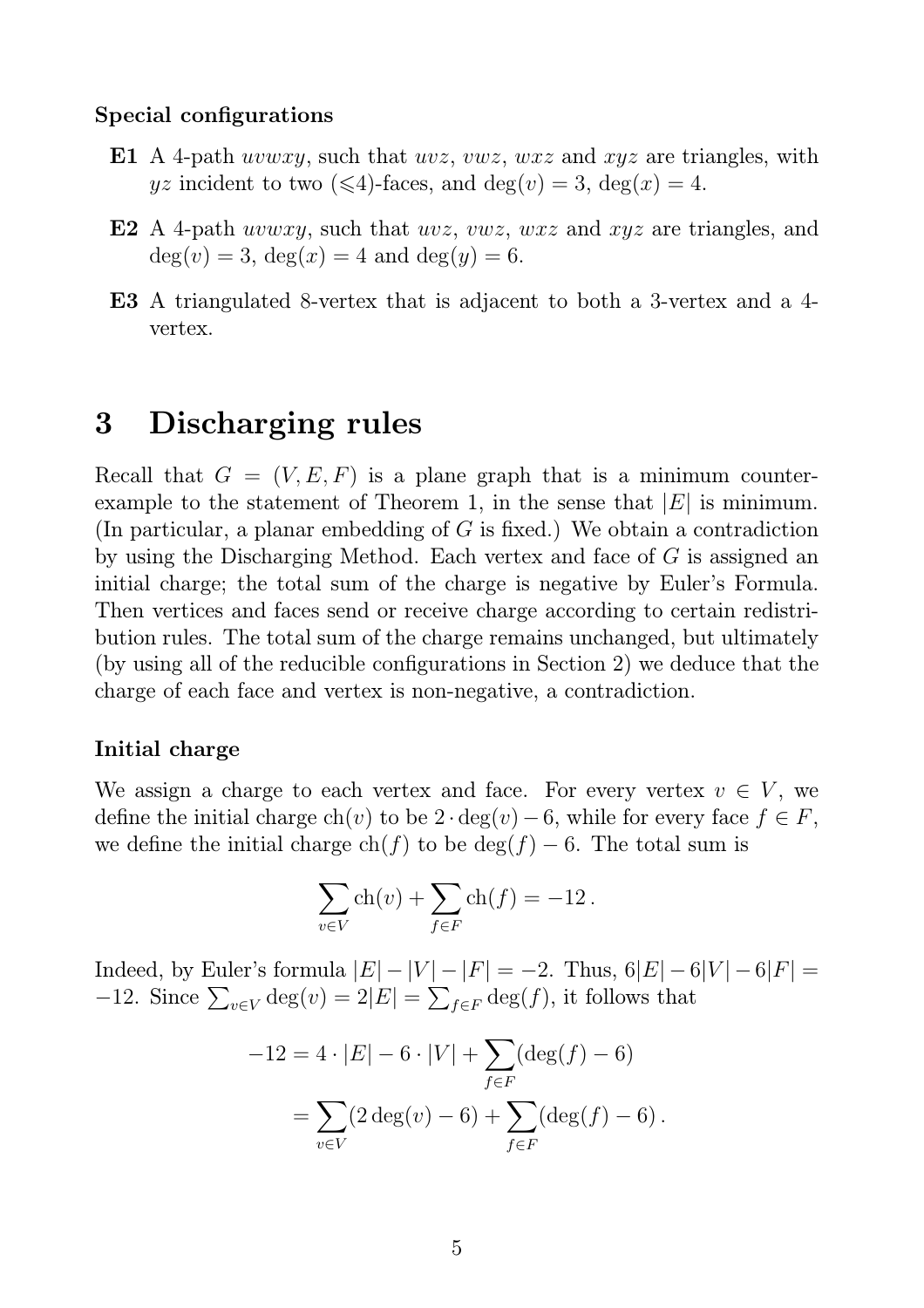



 $\widehat{6}$ 

 $a+b \leqslant 10$ 

7

B3



 $\overline{\begin{matrix}a\end{matrix}}\hspace{-0.6cm}\longrightarrow\hspace{-0.6cm}\overline{\begin{matrix}b\end{matrix}}$  $a+b \leqslant 10$ 

 $C1$ 

 $a+b\leqslant 9$ 

B1



 $\tilde{c}$ 

 $\widehat{6}$ 

 $\widehat{6}$ 

 $a+b \leqslant 10$ 

B2



 $b+c\leqslant 11$ C5



 $b+c\leqslant 11$ 

 $\widehat{a}$  be a bounded by  $a + b \leqslant 11$ 

 $b+c\leqslant 11$ 







Figure 1: The reducible configurations.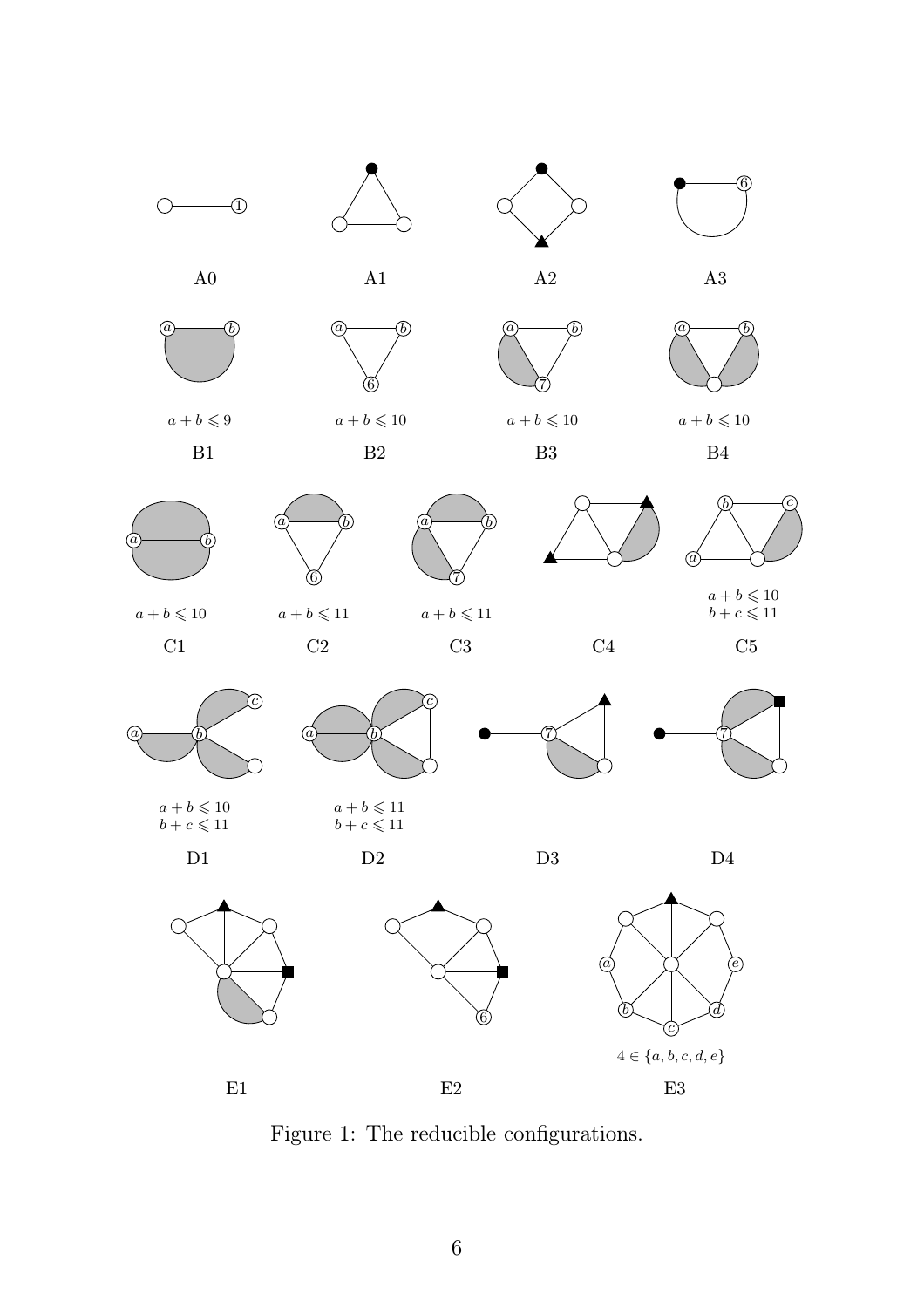### Rules

We need the following definition to state the discharging rules. Given a vertex v, a face is *special* (for v) if it is an  $(\geq 5)$ -face that is incident to a degree 2 neighbour of  $v$  (and so, in particular, such a face is incident to  $v$ ).

Since G may have cut-vertices (of a type not forbidden by Lemma 2), some vertices may be incident to the same face several times. Thus, in the rules below, when we say that a vertex or a face sends charge to an incident face or vertex, we mean that the charge is sent as many times as these elements are incident to each other.

The following describe how the charge is redistributed among the edges and faces in G.

**R0** An  $(\geq 4)$ -face sends 1 to each incident 2-vertex.

**R1** An  $(\geq 7)$ -vertex sends

**R1a** 3/2 to incident  $(3, \geq 7, \geq 7)$ -triangles and  $(4, 6, \geq 7)$ -triangles;

**R1b** 7/5 to incident  $(5, 5, \geq 7)$ -triangles;

**R1c** 5/4 to incident  $(4, \geq 7, \geq 7)$ -triangles and  $(2, 8, 4, 8)$ -faces;

**R1d**  $6/5$  to incident  $(5, 6, 8)$ -triangles;

- **R1e** 11/10 to incident  $(5, 6, 7)$  and  $(5, \geq 7)$ -triangles, and incident  $(2, 8, 5, 8)$ -faces;
- **R1f** 1 to incident  $(\geqslant 6, \geqslant 6, \geqslant 6)$ -triangles, to every other incident 4-face, and to special faces.

R2 A 6-vertex sends

**R2a** 11/10 to incident  $(5, 6, 6)$ - and  $(5, 6, 7)$ -triangles;

R2b 1 to every other incident triangle and to each incident 4-face.

R3 A 5-vertex sends  $4/5$  to each incident face.

R4 A 4-vertex sends 1/2 to each incident face.

Note on rules R1 and R2. Since the configurations A1, B1 and B2 are reducible, it follows from rule R1 that an  $(\geq 7)$ -vertex sends positive charge to every incident triangle. We conclude that an  $(\geq 7)$ -vertex sends zero charge only to incident  $(\geq 5)$ -faces that are not special; we refer to this as rule R1g. Similarly, R2c is the "rule" that a 6-vertex sends zero charge to each incident  $(\geqslant 5)$ -face.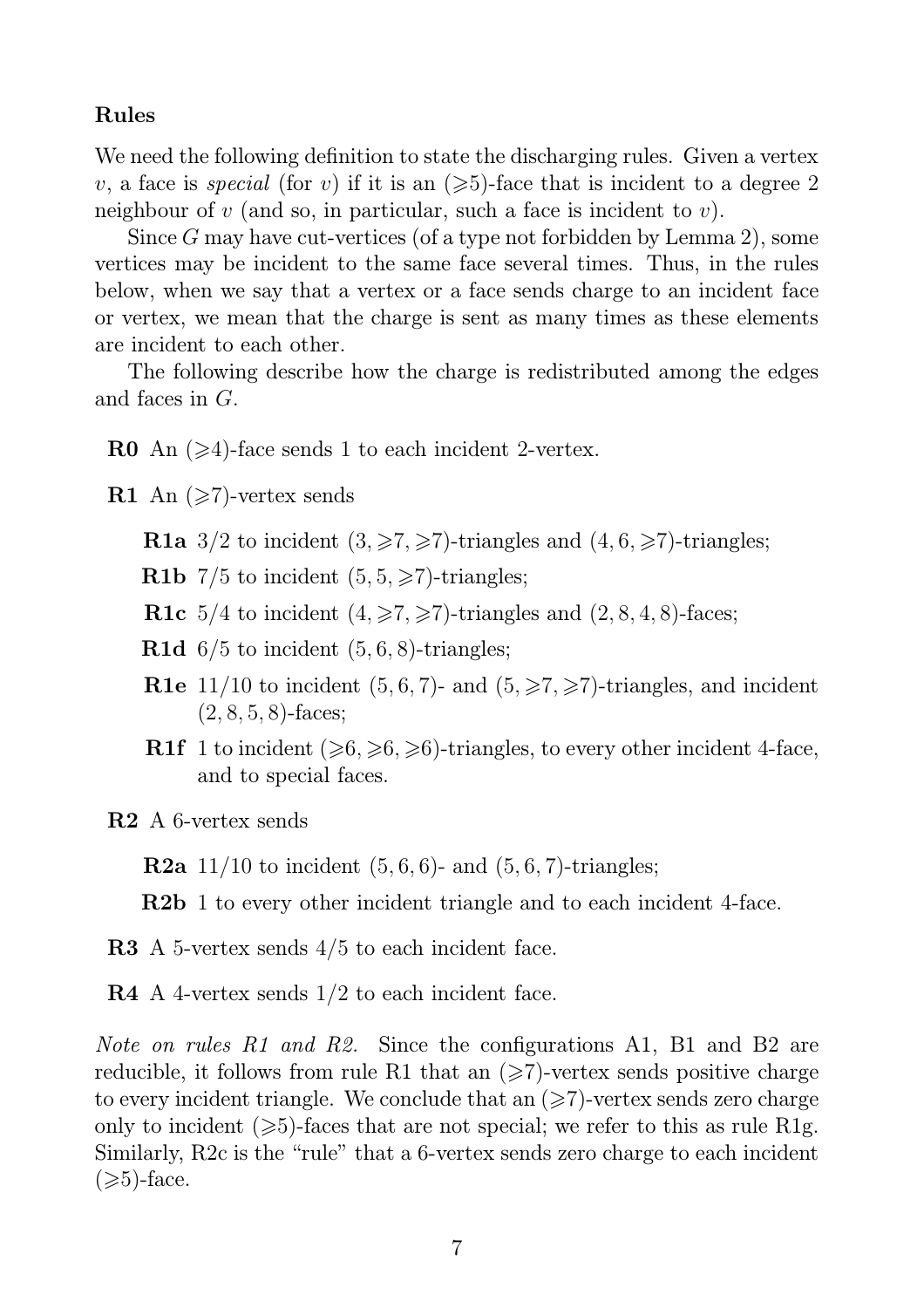## 4 Proof of Theorem 1

In this section, we prove that the final charge  $\mathrm{ch}^*(x)$  of every  $x \in V \cup F$  is non-negative. Hence, we obtain

$$
-12 = \sum_{x \in V \cup F} ch(x) = \sum_{x \in V \cup F} ch^*(x) \geq 0,
$$

a contradiction. This contradiction establishes Theorem 1.

#### Final charge of faces

Let f be a d-face. Our goal is to show that  $\text{ch}^*(f) \geq 0$ . Recall that the initial charge of f is  $ch(f) = d - 6$ .

First suppose that  $d \geq 5$ . Let p be the number of  $(\geq 7)$ -vertices for which f is special, and q the number of 2-vertices incident to f. Since the configuration A3 is reducible,  $p \geqslant q+1$  if d is odd and  $p \geqslant q$  otherwise. Thus, by rules R0 and R1f, the final charge of f satisfies  $\text{ch}^*(f) \geq d - 6 + p - q$ . Hence,  $\text{ch}^*(f) \geq 0$  if  $d \geq 6$ , and if  $d = 5$  then  $d-6+p-q \geq 5-6+q+1-q = 0$ .

Next suppose that  $d = 4$ . Let the four vertices incident to f be  $v_0, \ldots, v_3$ in clockwise order and suppose without loss of generality that  $v_0$  has the least degree among  $v_0, \ldots, v_3$ . First, if  $deg(v_0) \geq 4$ , then by rules R1f, R2b, R3 and R4, the charge sent to f by each incident vertex is at least  $1/2$ , so that  $\text{ch}^*(f) \geq -2 + 4 \cdot 1/2 = 0$ . If  $\deg(v_0) = 3$ , then since the configuration B1 is reducible  $\deg(v_1) \geq 7$  and  $\deg(v_3) \geq 7$ . Thus, by rule R1f,  $ch<sup>*</sup>(f) \ge -2+2=0$ . Last, assume that  $deg(v_0) = 2$ . Since the configuration B1 is reducible,  $deg(v_1) = deg(v_3) = 8$ , and since the configuration A2 is reducible,  $deg(v_2) \geq 4$ . By rule R0, f sends charge 1 to  $v_0$ . But f receives charge 3: by rules R1c and R4 if f is a  $(2, 8, 4, 8)$ -face; by rules R1e and R3 if f is a  $(2, 8, 5, 8)$ -face; and by rules R1f an R2b if f is a  $(2, 8, \geq 6, 8)$ -face. Thus,  $\mathrm{ch}^*(f) \geqslant 0$ .

Finally suppose that  $d = 3$ . Let the three vertices incident to f be  $v_0$ ,  $v_1$ and  $v_2$ , and let us assume without loss of generality that  $\deg(v_0) \leq \deg(v_1) \leq$  $deg(v_2)$ . Since the configuration A1 is reducible,  $deg(v_0) \geq 3$ . Thus f sends no charge, but needs to make up for an initial charge of −3. We analyze several cases according to the value of  $deg(v_0)$ .

- $deg(v_0) = 3$ . Since the configuration B1 is reducible,  $deg(v_1) \geq 7$ . By rule R1a, f receives charge  $2 \cdot 3/2 = 3$ .
- $deg(v_0) = 4$ . Since the configuration B1 is reducible,  $deg(v_1) \geq 6$ . If  $deg(v_1) \geq 7$ , then f receives charge  $2.5/4+1/2 = 3$  by rules R1c and R4. Otherwise,  $deg(v_1) = 6$  and hence  $deg(v_2) \geq 7$  since the configuration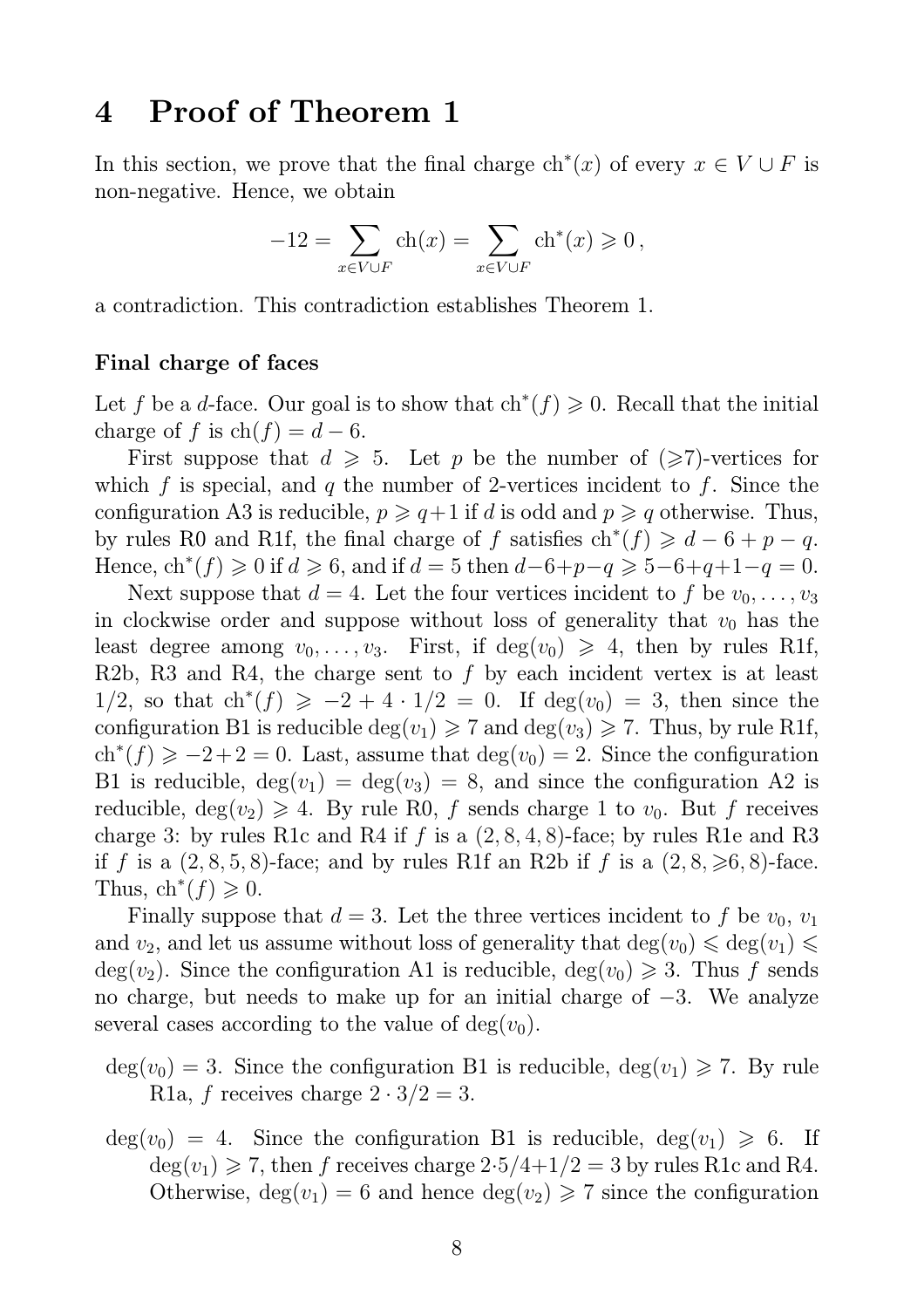B2 is reducible, but then f receives charge  $3/2 + 1 + 1/2 = 3$  by rules R1a, R2b and R4.

 $deg(v_0) = 5$ . If  $deg(v_1) = 5$ , then  $deg(v_2) \ge 7$  since the configuration B2 is reducible, but then f receives charge  $7/5 + 2 \cdot 4/5 = 3$  by rules R1b and R3. If  $deg(v_1) = 6$ , then we separately consider the cases of  $deg(v_2) \in$  $\{6, 7, 8\}$ . If  $\deg(v_2) \in \{6, 7\}$ , then f receives charge  $2 \cdot 11/10 + 4/5 = 3$ by rules R1e, R2a and R3; if  $deg(v_2) = 8$ , then f receives charge  $6/5+1+4/5=3$  by rules R1d, R2b and R3. Last, if  $deg(v_1) \geq 7$ , then f receives charge  $2 \cdot 11/10 + 4/5 = 3$  by rules R1e and R3.

 $deg(v_0) \geq 6$ . f receives charge at least 3 by rules R1f and R2b.

This concludes our analysis of the final charge of f, verifying that  $\text{ch}^*(f) \geq 0$ .

### Final charge of  $(\leq 6)$ -vertices

Let v be an arbitrary vertex of G. Our goal is to show that  $\text{ch}^*(v) \geq 0$ . Recall that the initial charge of v is  $\text{ch}(v) = 2 \cdot \text{deg}(v) - 6$ . Moreover,  $\text{deg}(v) \geq 2$ since the configuration A0 is reducible.

If  $deg(v) = 2$ , then v is incident to two  $(\geq 4)$ -faces since the configuration A1 is reducible; thus,  $v$  receives charge 1 from both incident faces by rule R0 and the final charge of v is  $\text{ch}^*(v) = -2 + 2 = 0$ .

If  $deg(v) = 3$ , then v neither sends nor receives any charge; hence, the final charge of v is  $\mathrm{ch}^*(v) = \mathrm{ch}(v) = 0$ .

If  $deg(v) \in \{4, 5\}$ , then v sends charge  $ch(v)/deg(v)$  to each incident face by rules R3 and R4; the final charge of v is  $\text{ch}^*(v) = 0$ .

Suppose now that  $deg(v) = 6$ . The initial charge of v is  $ch(v) = 6$ . Since the configuration A3 is reducible, all adjacent vertices have degree at least 3. Thus, no  $(\geq 5)$ -face is special for v and by rule R2c any incident  $(\geq 5)$ -face is sent no charge. If there is an incident  $(\geq 5)$ -face, then by rule R2 the total charge sent by v is at most  $5 \cdot 11/10 < 6$ . We conclude that v is only incident to  $(\leq 4)$ -faces. Then, since the configuration C2 is reducible, v has no incident  $(5, 6, 6)$ -face; furthermore, since the configuration C3 is reducible, v has no incident  $(5, 6, 7)$ -face. Therefore, the charge sent by v is at most 6 and the final charge of v satisfies  $\text{ch}^*(v) \geq 0$ .

#### Final charge of 7-vertices

Next, suppose that  $deg(v) = 7$ . For convenience, let  $v_0, v_1, \ldots, v_6$  be the neighbours of v in clockwise order, and let  $f_i$  be the face  $vv_i v_{i+1}$  for  $i \in$  $\{0, 1, \ldots, 6\}$ , where the index is modulo 7. The initial charge of v is  $\text{ch}(v) = 8$ .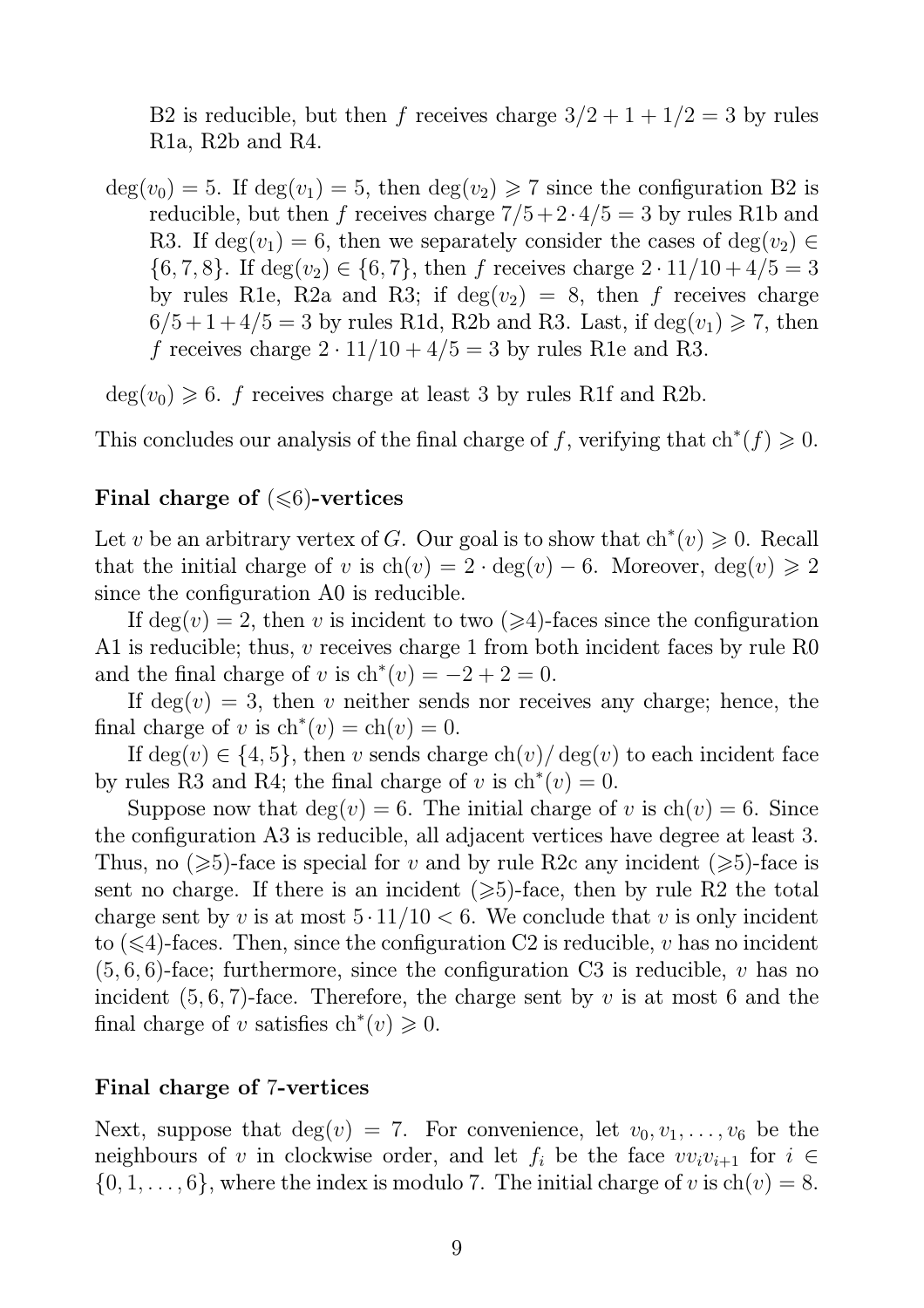We partition our analysis based on the number of incident special  $(\geq 5)$ -faces. Note that since the configuration B1 is reducible, if  $v$  is adjacent to a 2-vertex then both of the 2-vertex's incident faces are special for  $v$ .

We first treat the cases in which  $v$  is adjacent to some 2-vertex. In these cases, we may assume that there is no incident  $(\geq 5)$ -face that is not special (and sent no charge from  $v$  by rule R1g), for otherwise the total charge sent by v is at most  $4 \cdot 3/2 + 2 = 8$  (due to rule R1f). Furthermore, by rules R1a and R1b, any face that is sent charge more than 5/4 must be a  $(3, 7, \geq 7)$ -,  $(4, 6, 7)$ - or  $(5, 5, 7)$ -triangle. And so we assert that if  $f_i$  is such a triangle, then both  $f_{i-1}$  and  $f_{i+1}$  are ( $\geq 5$ )-faces. The assertion holds if  $f_i$ is a  $(3, 7, \geq 7)$ -triangle since the configurations C1 and D3 are reducible, and the fact that the configuration B3 is reducible implies the assertion for the two other cases.

If v has at least five  $(\geqslant 5)$ -faces, then the charge sent is at most  $2\cdot 3/2+5=$ 8 due to rule R1f.

If v is incident to exactly four  $(\geq 5)$ -faces, all of which are special, then there must be two incident  $(\leq 4)$ -faces that are adjacent. (Recall that each special face is adjacent to another special face.) By the assertion in the second paragraph of the 7-vertex analysis, both of these are sent charge at most  $5/4$ . Therefore, the total charge sent by v in this case is at most  $3/2 + 2 \cdot 5/4 + 4 = 8.$ 

If v is incident to exactly three  $(\geq 5)$ -faces, all of which are special, then these faces are sequentially adjacent around  $v$ . Hence, by the assertion in the second paragraph of the 7-vertex analysis, no face is sent charge more than  $5/4$  and the total charge sent is at most  $4 \cdot 5/4 + 3 = 8$ 

Suppose that v is incident to exactly two  $(\geq 5)$ -faces, say  $f_0$  and  $f_1$ , both special (so  $v_1$  is a 2-vertex). Recall that all other incident faces have size at most 4. Let us analyse which incident faces can be sent charge 5/4. By rule R1c, such a face must be a  $(4, 7, \geq 7)$ -triangle. Since the configuration D4 is reducible, such a face must be adjacent to a special face for  $v$ . Thus, there are at most two such faces, namely  $f_2$  and  $f_6$ . Consequently, the total charge sent by v is at most  $2 \cdot 5/4 + 3 \cdot 11/10 + 2 < 8$  by rules R1c, R1e and R1f.

Now we may assume that  $v$  is not adjacent to a 2-vertex and thus any  $(\geq 5)$ -face incident to v is sent no charge. Thus, v is incident to at most one  $(\geq 5)$ -face, for otherwise the total charge sent by v is at most  $5 \cdot 3/2 < 8$ . Since the configuration B3 is reducible, v is incident to no  $(3, 7, 7)$ -,  $(4, 6, 7)$ or (5, 5, 7)-triangles. Furthermore, since the configuration C1 is reducible, if  $f_i$  is a  $(3, 7, 8)$ -triangle then  $f_{i-1}$  or  $f_{i+1}$  is an  $(\geq 5)$ -face. In particular, v is incident to at most two such triangles; if it is incident to at least one then it is also incident to an  $(\geqslant 5)$ -face, in which case the total charge sent is at most  $2\cdot3/2+4\cdot5/4=8$ . Therefore, we may assume that v does not send more than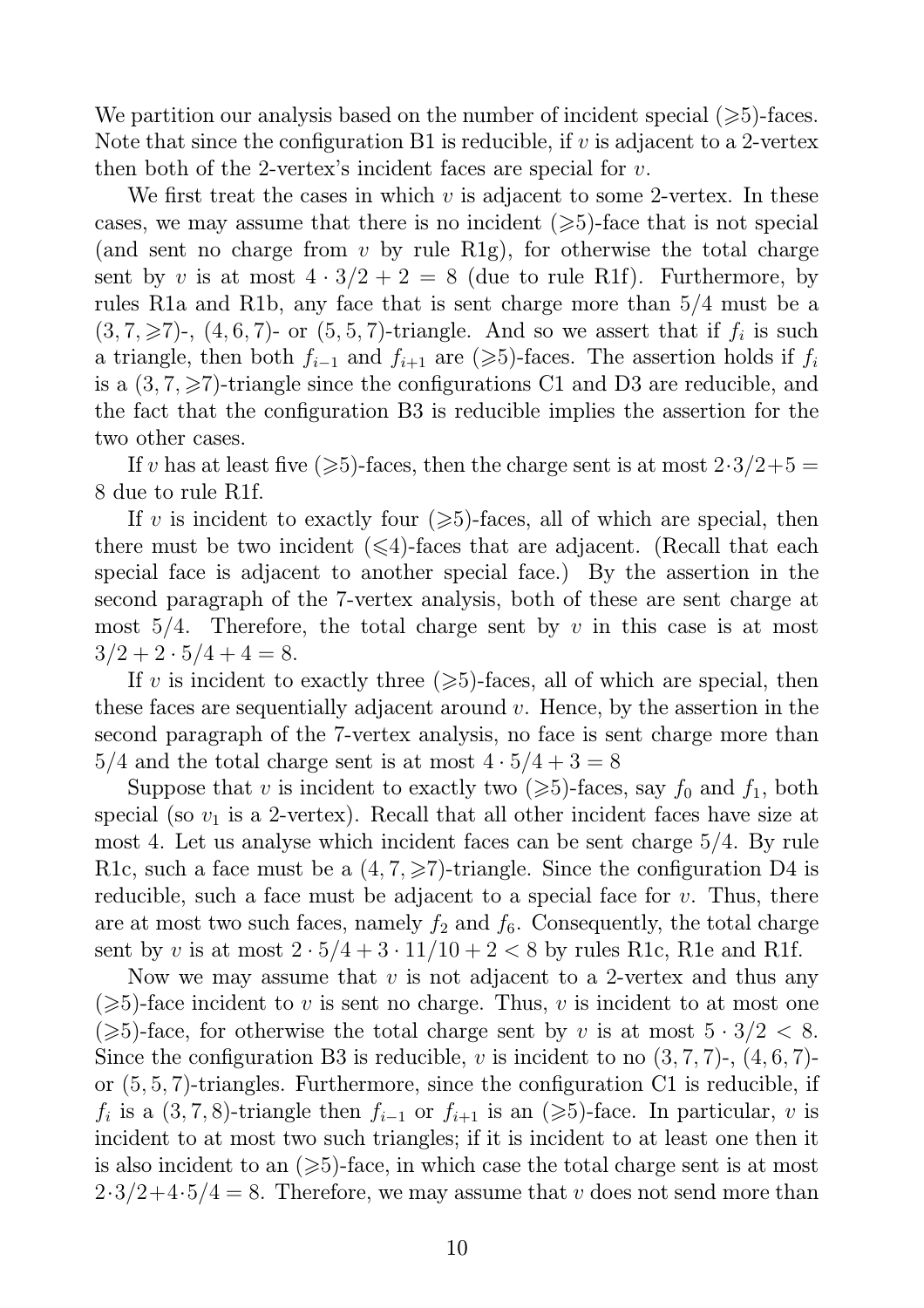$5/4$  charge to any incident face. As a result, v has no incident  $(\geq 5)$ -faces, for otherwise the total charge sent is  $6 \cdot 5/4 < 8$ . Since the configuration D2 is reducible,  $v$  has at most one degree 4 neighbour. Therefore, at most two faces are sent charge 5/4 by rule R1c, and all other faces are sent charge at most  $11/10$  by rule R1e. Hence, the total charge sent by v is at most  $2 \cdot 5/4 + 5 \cdot 11/10 = 8.$ 

### Final charge of 8-vertices

Last, suppose that  $deg(v) = 8$ . For convenience, let  $v_0, \ldots, v_7$  be the neighbours of v in clockwise order, and for  $i \in \{0, \ldots, 7\}$ , let  $f_i$  be the face of G incident with  $vv_i$  and  $vv_{i+1}$ , where the index is modulo 8. The initial charge of v is  $ch(v) = 10$ . We partition our analysis based on the number of incident special faces. Note that since the configuration C1 is reducible, if v is adjacent to a 2-vertex then at least one of the 2-vertex's incident faces is special for v. Furthermore, since the configurations A2 and B1 are reducible, if one of the 2-vertex's incident faces is an  $(\leq 4)$ -face, then it must be a  $(2, 8, \geq 4, 8)$ -face.

We first treat the cases in which  $v$  is adjacent to some 2-vertex. In these cases, we may assume that there is no incident  $(\geq 5)$ -face that is not special (and sent no charge from  $v$  by rule R1g), for otherwise the total charge sent by v is at most  $6 \cdot 3/2 + 1 = 10$  (due to rule R1f).

If v has at least four incident special faces, then the charge sent is at most  $4 \cdot 3/2 + 4 = 10$ .

Suppose that  $v$  is incident to exactly three special faces. If  $v$  is incident to at least two  $(2, 8, \geq 4, 8)$ -faces, each sent charge at most  $5/4$  by rule R1c, then the total charge sent by v is at most  $3 \cdot 3/2 + 2 \cdot 5/4 + 3 = 10$ . If v is incident to exactly one  $(2, 8, \geq 4, 8)$ -face, then it must be that v is incident to three sequentially adjacent ( $\leq 4$ )-faces, say  $f_0$ ,  $f_1$  and  $f_2$ . Since the configuration B4 is reducible,  $f_1$  is not a  $(3, 7, 8)$ -,  $(4, 6, 8)$ - or  $(5, 5, 8)$ -face; since v is incident to a  $(2, 8, \geq 4, 8)$ -face and D1 is reducible,  $f_1$  is not a  $(3, 8, 8)$ -face; hence,  $f_1$ receives charge at most  $5/4$ . Consequently, the total charge sent by v is at most  $3 \cdot 3/2 + 2 \cdot 5/4 + 3 = 10$ . If v is not incident to a  $(2, 8, \geq 4, 8)$ -face, then the three incident special faces are sequentially adjacent around  $v$ . In the following we shall assume that  $f_5$ ,  $f_6$  and  $f_7$  are the three special faces. The remaining five faces are are all triangles, otherwise (by rule R1f) the total charge sent by v is at most  $4 \cdot 3/2 + 4 = 10$ . Note that there is no  $i \in \{2,3,4\}$  such that all of  $f_{i-1}, f_i, f_{i+1}$  are  $(3,\geqslant 7,8)$ -triangles since the configuration C4 is reducible. Since the configuration B4 is reducible, none of  $f_1, f_2, f_3$  is a  $(3, 7, 8)$ -,  $(4, 6, 8)$ - or  $(5, 5, 8)$ -triangle. Furthermore, since the configuration  $D2$  is reducible, v is incident to at most one pair of adjacent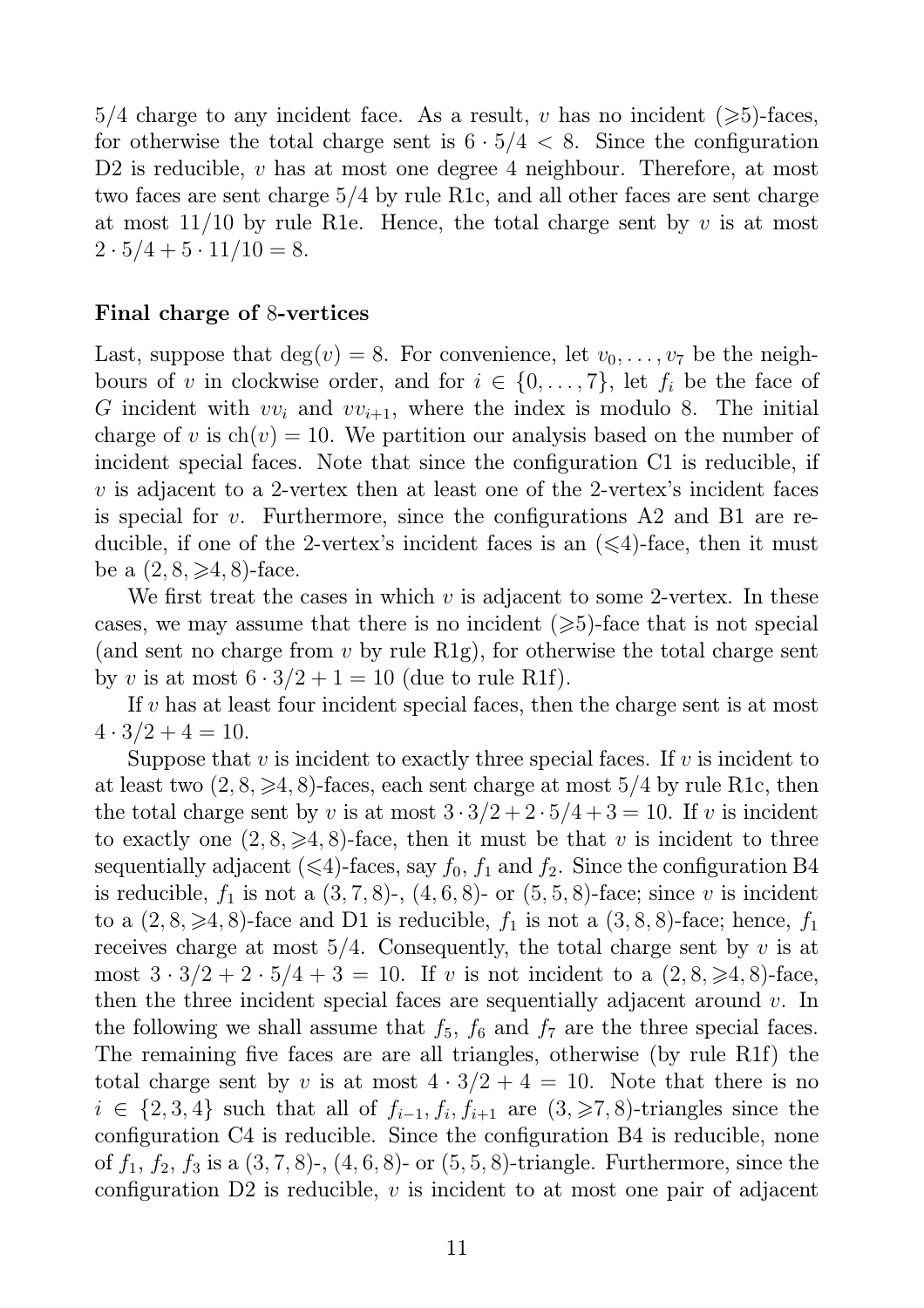$(3, \geq 7, 8)$ -triangles. Thus, at most one of  $v_1, \ldots, v_4$  is a 3-vertex.

- If none of  $v_1, \ldots, v_4$  is a 3-vertex, then the only faces that can be sent charge more than  $5/4$  are  $f_0$  and  $f_4$ . Therefore, the total charge sent by v is at most  $2 \cdot 3/2 + 3 \cdot 5/4 + 3 < 10$ .
- Suppose that  $v_2$  or  $v_3$  is a 3-vertex, say  $v_2$ , by symmetry. Then  $v_1$  and  $v_3$ are 8-vertices. Since the configuration C4 is reducible,  $v_0$  and  $v_4$  are  $(\geq 4)$ -vertices and hence  $f_0$  and  $f_3$  are each sent charge at most 5/4. Thus, the total charge sent by v is at most  $3 \cdot 3/2 + 2 \cdot 5/4 + 3 = 10$ .
- Suppose that  $v_1$  or  $v_4$  is a 3-vertex, say  $v_1$ , by symmetry. Then  $f_4$  is the only face other than  $f_0$  and  $f_1$  that can be sent charge more than 5/4. In this case, the total charge sent by v is at most  $3 \cdot 3/2 + 2 \cdot 5/4 + 3 = 10$ .

Suppose that  $v$  is incident to exactly two special faces (and hence is incident to at most two  $(2, 8, \geq 4, 8)$ -faces). First, assume that v is incident to a  $(2, 8, \geq 4, 8)$ -face. Since the configuration B4 is reducible, if  $f_i$  is a  $(3, 7, 8)$ -,  $(4, 6, 8)$ - or  $(5, 5, 8)$ -triangle, then  $f_{i-1}$  or  $f_{i+1}$  is a  $(\geq 5)$ -face; also, since the configuration D1 is reducible (and v is incident to a  $(2, 8, \geq 4, 8)$ -face), the same conclusion holds if  $f_i$  is a  $(3, 8, 8)$ -triangle. Since each incident special face is sequentially adjacent either to an incident  $(2, 8, \geq 4, 8)$ -face or to the other special face, we deduce that at most two faces are sent charge more than 5/4. Thus, the total charge sent by v is at most  $2 \cdot 3/2 + 4 \cdot 5/4 + 2 = 10$ .

Now we deal with the case where v is not incident to a  $(2, 8, \geq 4, 8)$ -face. Suppose  $f_6$  and  $f_7$  are the two special faces, with  $v_7$  being a 2-vertex. Recall that none of  $f_0, \ldots, f_5$  is an  $(\geq 5)$ -face. Note also that at most one of  $f_0, \ldots, f_5$ is a 4-face, for otherwise the charge sent by v is at most  $4 \cdot 3/2 + 4 = 10$ . We analyse possible  $(3, \geq 7, 8)$ -triangles among these six faces. First, note that there is no  $i \in \{2, 3, 4, 5\}$  such that all of  $f_{i-1}, f_i, f_{i+1}$  are  $(3, \geq 7, 8)$ triangles since the configuration C4 is reducible. Since the configuration B4 is reducible, none of  $f_1, \ldots, f_4$  is a  $(3, 7, 8)$ -,  $(4, 6, 8)$ - or  $(5, 5, 8)$ -triangle. Furthermore, since the configuration  $D2$  is reducible, v is incident to at most one pair of adjacent  $(3, \geq 7, 8)$ -triangles. First, we suppose that all of  $f_0, \ldots, f_5$ are triangles. It follows that at most one of  $v_1, \ldots, v_5$  is a 3-vertex. We consider several cases regarding which neighbours of v are  $(\leq 4)$ -vertices.

- If none of  $v_1, \ldots, v_5$  is a 3-vertex, then the only faces that can be sent charge more than  $5/4$  are  $f_0$  and  $f_5$ . Therefore, the total charge sent by v is at most  $2 \cdot 3/2 + 4 \cdot 5/4 + 2 = 10$ .
- Suppose that  $v_3$  is a 3-vertex. Hence,  $v_2$  and  $v_4$  are 8-vertices. We show that  $f_0$  and  $f_1$  are sent charge at most  $5/2$  altogether by v. Indeed, if  $v_1$  is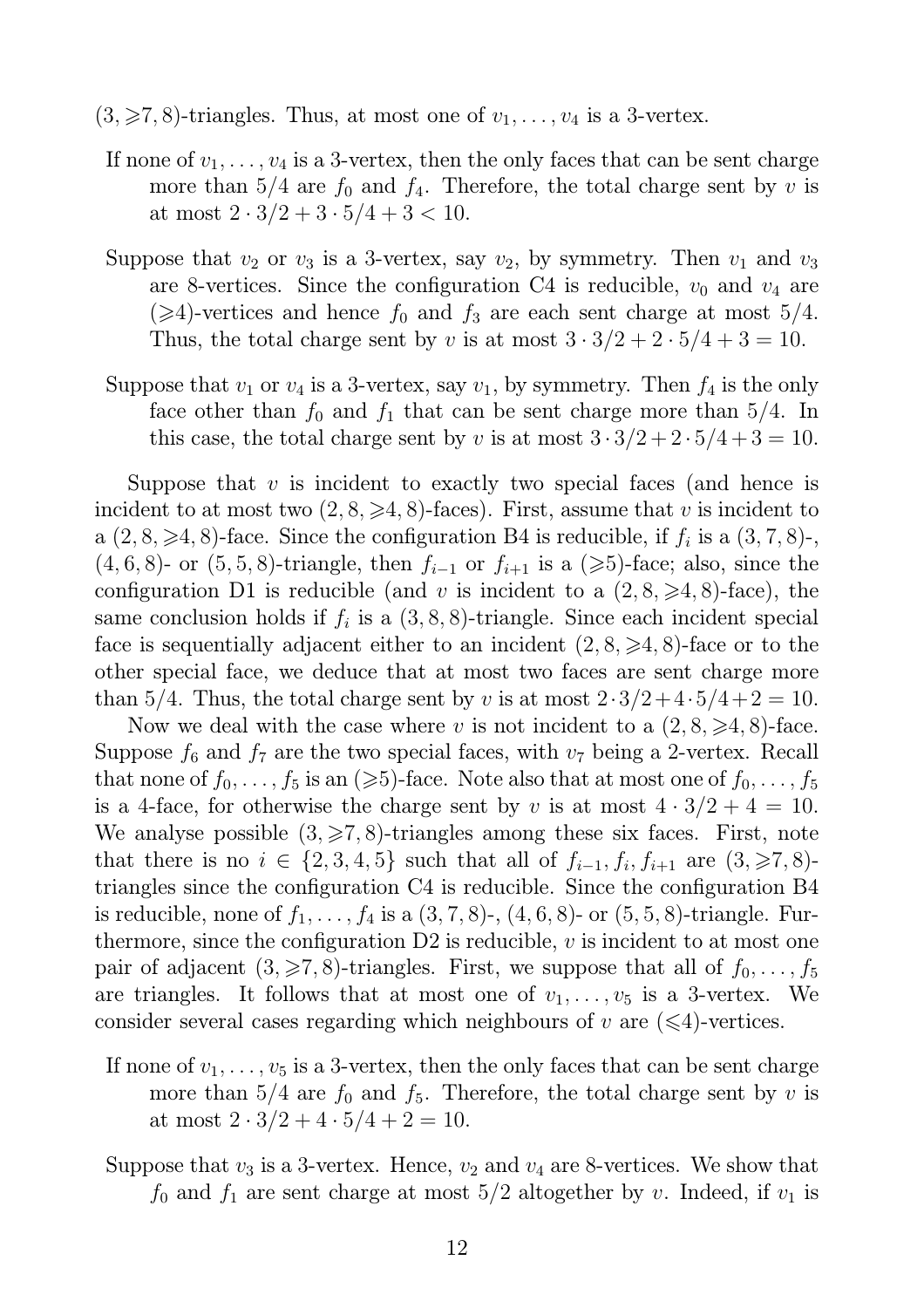a 4-vertex, then  $deg(v_0) \geq 7$  because the configuration E2 is reducible. Hence, v sends charge  $5/4$  to each of  $f_0$  and  $f_1$  by rule R1c. If  $v_1$  is a 5-vertex, then  $deg(v_0) \geq 5$  and hence v sends charge 11/10 to  $f_1$  and at most 7/5 to  $f_0$  by rules R1b and R1e. Last, if  $deg(v_1) \geq 6$  then v sends charge 1 to  $f_1$  and at most 3/2 to  $f_0$  by rules R1a and R1f. Similarly, we deduce that v sends charge at most  $5/2$  to  $f_4$  and  $f_5$  altogether. Therefore, the total charge sent by v is at most  $2 \cdot 3/2 + 2 \cdot 5/2 + 2 = 10$ .

- Suppose that  $v_2$  or  $v_4$  is a 3-vertex, say  $v_2$ , by symmetry. Then,  $v_1$  and  $v_3$  are 8-vertices. We have  $deg(v_0) \geq 4$  since the configuration C4 is reducible, so that  $f_0$  receives charge at most  $5/4$  from v. Thus, it suffices to show that v sends to  $f_3$ ,  $f_4$  and  $f_5$  charge at most 15/4 altogether: the total charge sent by v would then be at most  $2 \cdot 3/2 + 5/4 + 15/4 + 2 = 10$ . First,  $deg(v_4) \geq 5$  since the configuration E1 is reducible. Recall that  $deg(v_4) + deg(v_5) \geq 11$ . If  $deg(v_4) + deg(v_5) \geq 12$ , then  $f_3$  and  $f_4$ are sent charge at most  $9/4$  altogether by v. Thus, the conclusion holds since  $f_6$  is sent charge at most  $3/2$  by v. Now, if  $deg(v_4)$  +  $deg(v_5) = 11$ , then  $deg(v_5) + deg(v_6) \ge 11$  since the configuration C5 is reducible. Consequently, each of  $f_4$  and  $f_5$  is sent charge at most  $5/4$ by v. Moreover,  $f_3$  is sent charge at most 11/10 by rule R1e, so that the conclusion holds.
- Suppose that  $v_1$  or  $v_5$  is a 3-vertex, say  $v_1$ , by symmetry. Then,  $deg(v_0)$  =  $8 = \deg(v_2)$ , and  $\deg(v_3) \ge 5$  since E1 is reducible. Further, recall that  $v_4$  and  $v_5$  both have degree at least 4. If  $deg(v_6) \leq 4$ , then  $deg(v_5) \geq 6$ . Since  $deg(v_3) + deg(v_4) \ge 11$  (because B4 is reducible), at least one of  $f_2$  and  $f_4$  is sent charge at most 1, implying that the total charge sent by v is at most  $3 \cdot 3/2 + 2 \cdot 5/4 + 3 = 10$ . If  $deg(v_6) \ge 5$ , then  $f_5$  is sent charge at most  $7/5$  and  $f_2$  is sent charge at most  $11/10$ , so the total charge sent by v is at most  $2 \cdot 3/2 + 7/5 + 2 \cdot 5/4 + 11/10 + 2 = 10$ .

Assume now that (exactly) one of  $f_0, \ldots, f_5$  is a 4-face. (Such a 4-face is assumed to not have an incident 2-vertex.) Without loss of generality, we may suppose that it is one of  $f_0$ ,  $f_1$  and  $f_2$ . Recall that none of  $f_1, \ldots, f_4$  is a  $(3, 7, 8)$ -,  $(4, 6, 8)$ - or  $(5, 5, 8)$ -triangle since the configuration B4 is reducible. Also, at most one of  $v_1, \ldots, v_5$  is a 3-vertex since the configurations C4 and D2 are reducible. Moreover, if at most one of  $f_1, \ldots, f_4$  is sent charge  $3/2$ by v (i.e. is a  $(3, 8, 8)$ -triangle), then the total charge sent by v is at most  $3 \cdot 3/2 + 2 \cdot 5/4 + 3 = 10$ . In particular, we assume that (exactly) one of  $v_2, v_3, v_4$  has degree 3.

Suppose that the 4-face is  $f_0$ . At most three of  $f_1, \ldots, f_5$  are sent charge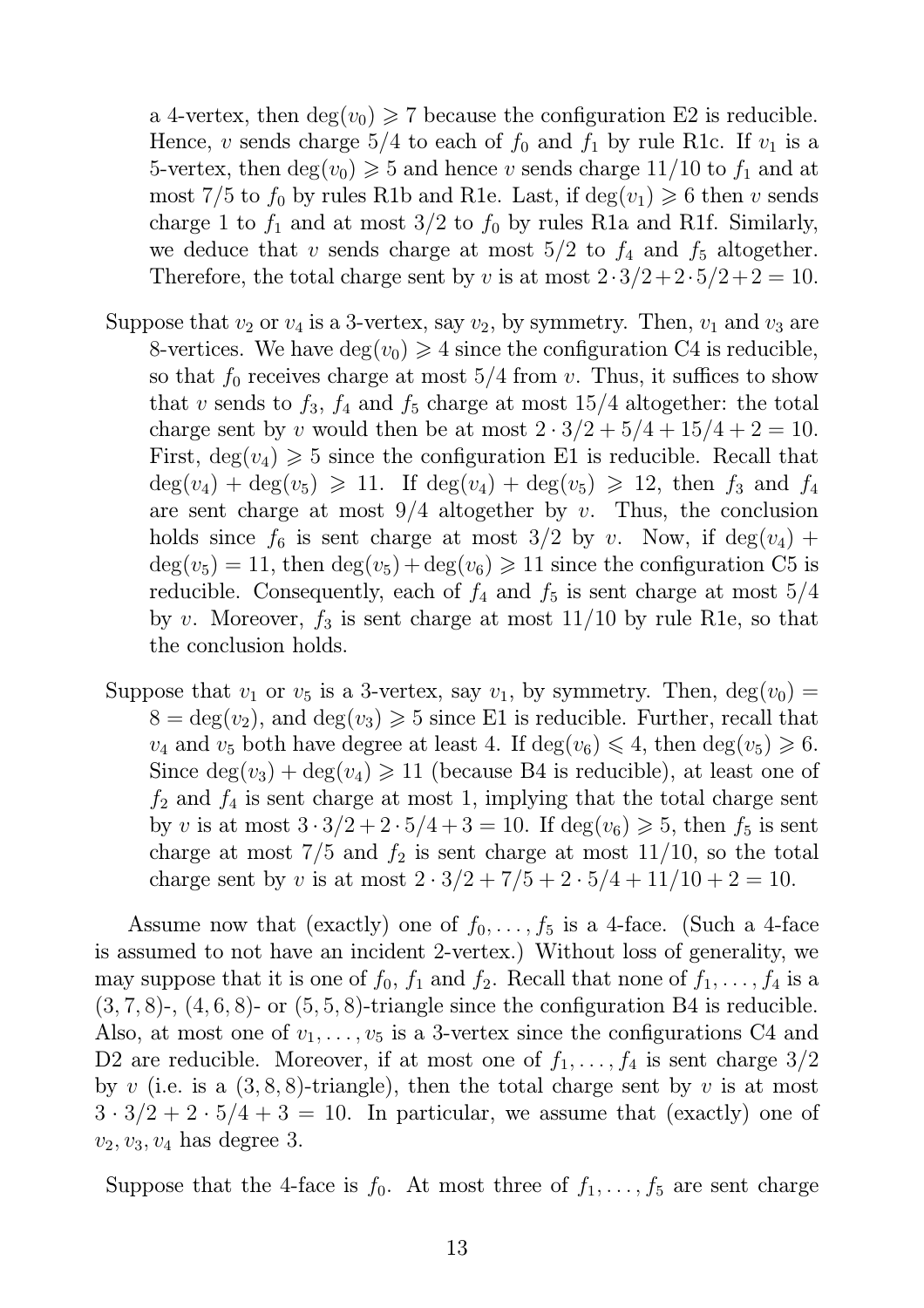more than  $5/4$ , so the total charge sent by v is at most  $3 \cdot 3/2 + 2 \cdot$  $5/4 + 3 = 10.$ 

- Suppose that the 4-face is  $f_1$ . By the remark above, one of  $v_3$  and  $v_4$ has degree 3. If  $deg(v_4) = 3$ , then  $deg(v_3) = deg(v_5) = 8$ . Further,  $deg(v_6) \geq 4$  since the configuration C4 is reducible. Consequently, the total charge sent by v is at most  $3 \cdot 3/2 + 2 \cdot 5/4 + 3 = 10$ . If  $deg(v_3) = 3$ , then  $f_4$  and  $f_5$  are sent at most  $5/2$  altogether by v. Indeed, let us check all of the subcases: if  $\deg(v_6) \leq 4$ , then  $\deg(v_5) \geq 6$ , implying that  $f_4$ is sent charge 1 and  $f_5$  is sent charge at most  $3/2$ ; if deg( $v_6$ ) = 5, then  $deg(v_5) \geq 5$ , implying that  $f_4$  is sent charge at most 11/10 and  $f_5$  is sent charge at most  $7/5$ ; if  $deg(v_6) = 6$ , then  $deg(v_5) \geq 5$  since the configuration E1 is reducible, and so each of  $f_4$  and  $f_5$  are sent charge at most  $6/5$ ; if deg( $v_6$ )  $\geq 7$ , then each of  $f_4$  and  $f_5$  are sent charge at most  $5/4$ . Therefore, the total charge sent by v is at most  $3 \cdot 3/2 + 3 + 5/2 = 10$ .
- Suppose that the 4-face is  $f_2$ . Then,  $deg(v_4) = 3$ , for otherwise at most one face among  $f_1, \ldots, f_4$  is sent charge  $3/2$  by v. Then,  $deg(v_5) = 8$ and  $deg(v_6) \geq 4$  since the configuration C4 is reducible. Therefore, the total charge sent by v is at most  $3 \cdot 3/2 + 2 \cdot 5/4 + 3 = 10$ .

Suppose that  $v$  is incident to exactly one special face. Then  $v$  is incident to a  $(2, 8, \geq 4, 8)$ -face and, since the configurations B4 and D1 are reducible, v is incident to at most one  $(3,\geqslant7,8)$ -,  $(4,6,8)$ - or  $(5,5,8)$ -face; the total charge sent by v is at most  $3/2 + 6 \cdot 5/4 + 1 = 10$ .

Suppose that v is not incident to a special face. Any  $(\geq 5)$ -face incident to v is sent no charge. If there are two such faces, then the total charge sent by v is at most  $6 \cdot 3/2 < 10$ . If there is one such face, since configurations B4, C4 and D2 are reducible, we conclude that  $v$  is incident to at most four faces that are sent more than  $5/4$  charge; thus, the total charge sent by v is at most  $4 \cdot 3/2 + 3 \cdot 5/4 < 10$ .

Finally, we are in the case that v is only incident to  $(\leq 4)$ -faces (none of which are  $(2, 8, \leq 5, 8)$ -faces since the configuration C1 is reducible). Since the configuration B4 is reducible, v is incident to no  $(3, 7, 8)$ -,  $(4, 6, 8)$ - or  $(5, 5, 8)$ triangle. If v is not incident to a  $(3, 8, 8)$ -triangle, then no face is sent charge more than  $5/4$  and hence the total charge sent by v is at most  $8 \cdot 5/4 = 10$ . So assume that  $v_7$  is a 3-vertex, and that  $f_7$  is a  $(3, 8, 8)$ -triangle. Since the configuration D2 is reducible, v is adjacent to no other 3-vertices. We may assume that v is incident to fewer 4-faces than the number of  $(3, 8, 8)$ -triangles incident to v. (Otherwise, if x is the number of  $(3, 8, 8)$ -triangles incident to v, then the total charge sent by v is at most  $x \cdot (3/2+1)+(8-2\cdot x) \cdot 5/4 = 10.$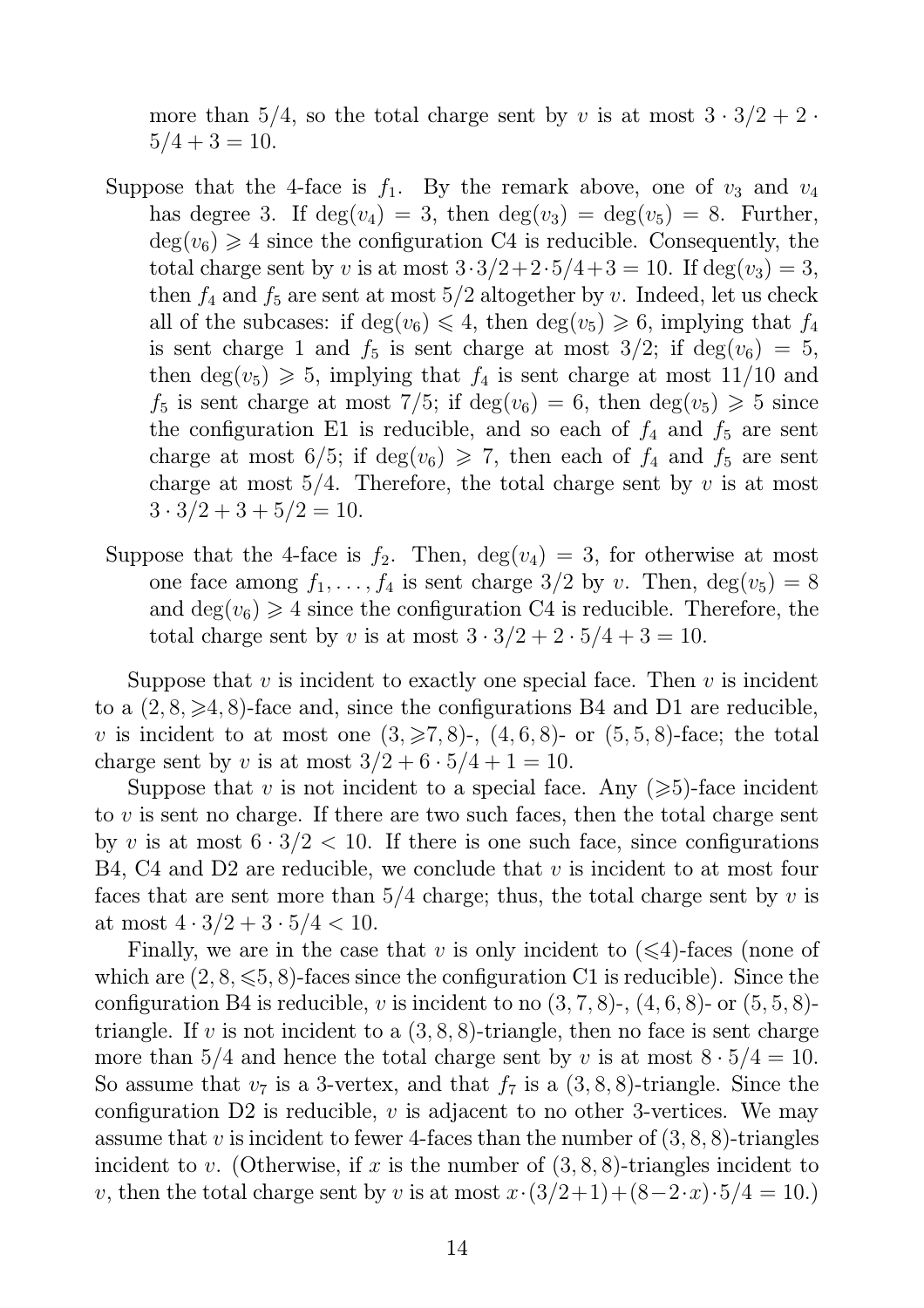If v were incident to only one  $(3, 8, 8)$ -triangle then the other face incident to w would necessarily be a 4-face. We conclude, therefore, that  $v$  is incident to exactly two  $(3, 8, 8)$ -triangles, namely  $f_6$  and  $f_7$ , and to at most one 4face. Now, if  $v$  is incident to only triangles, then since the configuration E3 is reducible, every neighbour of v other than  $v_1$  has degree at least 5, and so the total charge sent is at most  $2 \cdot 3/2 + 4 \cdot 6/5 + 2 \cdot 11/10 = 10$ (where we observe that the faces adjacent around  $v$  to the  $(3, 8, 8)$ -triangles are  $(\geqslant 5, 8, 8)$ -faces and hence sent charge at most 11/10).

Therefore, in addition to the two  $(3, 8, 8)$ -triangles, v must be incident to exactly one 4-face. Since the configuration E3 is reducible, we may assume, without loss of generality, by symmetry, that  $f_0$  is an  $(\geq 5, 8, 8)$ -triangle, and  $f_1$  and  $f_2$  are both  $(\geqslant 5, \geqslant 5, 8)$ -triangles. If  $f_1$  is a  $(5, 8, 8)$ -triangle, then (since the configuration B4 is reducible)  $f_2$  and  $f_3$  must both be ( $\geq 5, \geq 6, 8$ )triangles; in this case, the total charge sent by v is at most  $2 \cdot 3/2 + 2 \cdot$  $5/4 + 2 \cdot 6/5 + 11/10 + 1 = 10$ . Otherwise,  $f_1$  is an  $(\geq 6, 8, 8)$ -triangle and sent charge at most 1 by rule R1f and the total charge sent by  $v$  is at most  $2 \cdot 3/2 + 4 \cdot 5/4 + 2 = 10.$ 

We have shown that if  $deg(v) = 8$ , then  $ch^*(v) \geq 0$ . This allows us to conclude our analysis of the final charge of v, having shown  $\text{ch}^*(v) \geq 0$  in all cases. This completes the proof of Theorem 1.  $\Box$ 

# 5 Proofs of reducibility

In this section, we prove that the graph  $G$  cannot contain any of the configurations given in Section 2.

Let  $\lambda$  be a (partial) edge-face 9-colouring of G. For each element  $x \in$  $E \cup F$ , we define  $\mathcal{C}(x)$  to be the set of colours (with respect to  $\lambda$ ) of the edges and faces incident or adjacent to x. If  $x \in V$  we define  $\mathcal{E}(x)$  to be the set of colours of the edges incident to x. Moreover,  $\lambda$  is nice if only some ( $\leq 4$ )-faces are uncoloured. Observe that every nice colouring can be greedily extended to an edge-face 9-colouring of G, since  $|\mathcal{C}(f)| \leq 8$  for each  $(\leq 4)$ -face f, i.e. f has at most 8 forbidden colours. Therefore, in the rest of the paper, we shall always suppose that such faces are coloured at the very end. More precisely, every time we consider a partial colouring of G, we uncolour all  $(\leq 4)$ -faces, and implicitly colour them at the very end of the colouring procedure of G. We make the following observation about nice colourings, which we rely on frequently.

**Observation.** Let  $e$  be an edge of  $G$  incident to two faces  $f$  and  $f'$ . There exists a nice colouring  $\lambda$  of  $G - e$ , and hence a partial edge-face 9-colouring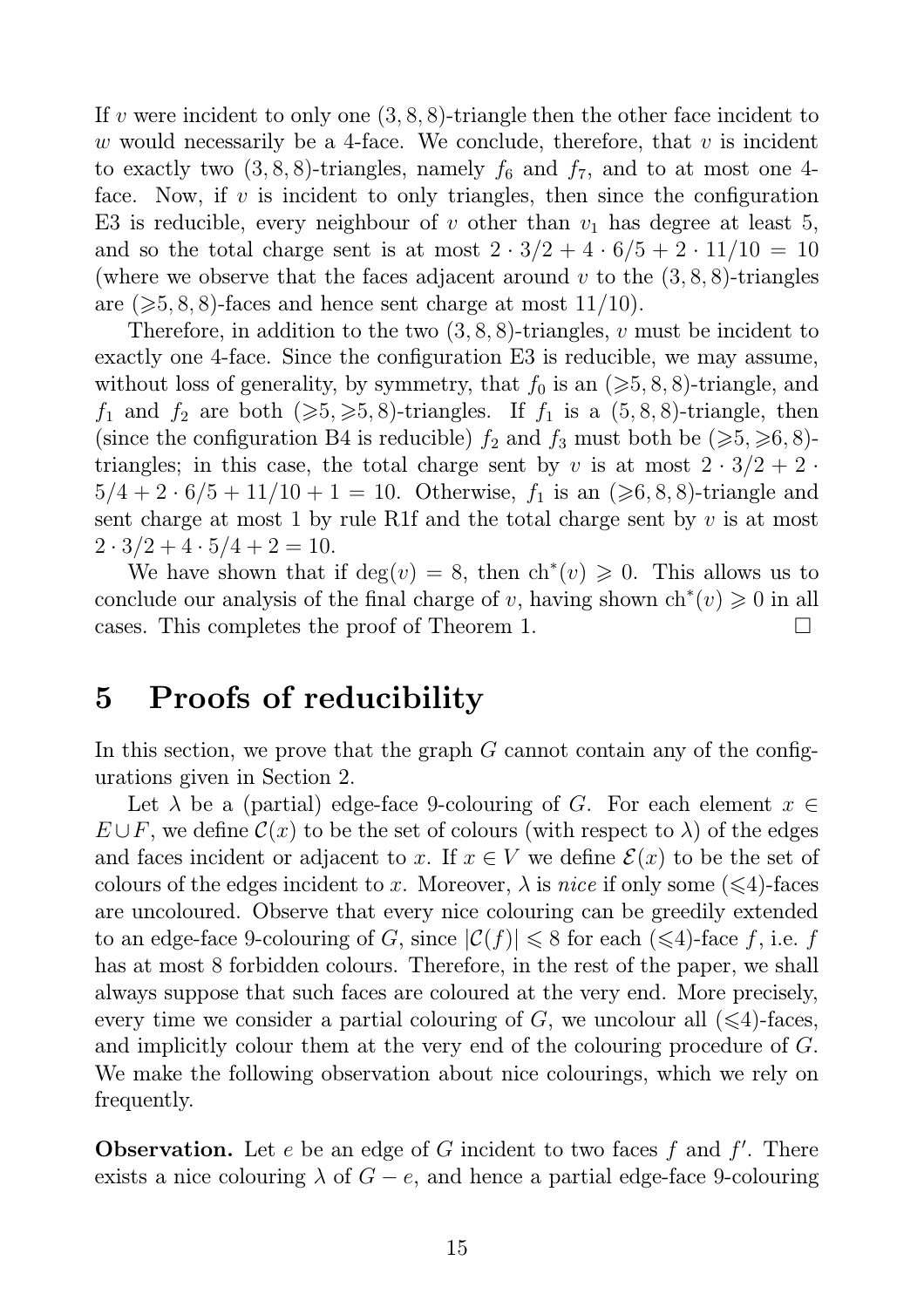of G in which only e and f are uncoloured. Moreover, if f is an  $(\leq 4)$ -face, then it suffices to properly colour the edge e with a colour from  $\{1, 2, \ldots, 9\}$ to extend  $\lambda$  to a nice colouring of G.

The following lemma implies the reducibility of configuration A0. We require the stronger form as it is necessary for later arguments.

**Lemma 2.** Let v be a vertex of G with neighbours  $v_0, v_1, \ldots, v_{d-1}$  in clockwise order. If v is a cut-vertex of G, then no component C of  $G - v$  is such that the neighbourhood of v in C is contained in  $\{v_i, v_{i+1}\}$  for some  $i \in$  $\{0, 1, \ldots, d-1\}$ , where the index i is taken modulo d.

*Proof.* Suppose on the contrary that C is a component of  $G - v$  such that the neighbourhood of v in C is contained in, say,  $\{v_0, v_1\}$ .

First, assume that the neighbourhood of v is  $\{v_0, v_1\}$ . Then G is the edgedisjoint union of two plane graphs  $G_1 = (C \cup \{v\}, E_1)$  and  $G_2 = (V \setminus C, E_2)$ . The outer face  $f_1$  of  $G_1$  corresponds to a face  $f_2$  of  $G_2$ . By the minimality of G, the graph  $G_i$  has an edge-face 9-colouring  $\lambda_i$  for  $i \in \{1,2\}$ . Since both  $vv_0$  and  $vv_1$  are incident in  $G_1$  to  $f_1$ , we may assume that  $\lambda_1(f_1) = 1$ ,  $\lambda_1(vv_0) = 8$  and  $\lambda_1(vv_1) = 9$ . Regarding  $\lambda_2$ , we may assume that  $\lambda_2(f_2) = 1$ . Furthermore, up to permuting the colours, we can also assume that the colours of the edges of  $G_2$  incident to v are contained in  $\{1, 2, \ldots, 7\}$ , since there are at most 6 such edges.

We now define an edge-face 9-colouring  $\lambda$  of G as follows. For every edge e of G, set  $\lambda(e) := \lambda_1(e)$  if  $e \in E_1$  and  $\lambda(e) := \lambda_2(e)$  if  $e \in E_2$ . To colour the faces of G, let f be the face of G incident to both  $vv_0$  and  $vv_{d-1}$ . (Note that there is only one such face, since otherwise  $v$  would have degree 2, which would be a contradiction.) Now observe that there is a natural one-to-one correspondence between the faces of  $G_1$  and a subset  $F_1$  of the face set F of G that maps  $f_1$  to f. Similarly, there is a natural one-to-one correspondence between the faces of G and a subset  $F_2$  of F that maps  $f_2$  to f. Note that  $F_1 \cap F_2 = \{f\}$ . Now, we can colour every face  $f \in F_i$  using  $\lambda_i$ . This is well defined since  $\lambda_1(f_1) = \lambda_2(f_2) = 1$ .

Let us check that  $\lambda$  is proper. Two adjacent edges of G are assigned different colours. Indeed, if the two edges belong to  $E_i$  for some  $i \in \{1, 2\}$ , then it comes from the fact that  $\lambda_i$  is an edge-face 9-colouring of  $G_i$ . Otherwise, both edges are incident with v, and one is in  $G_1$  and the other in  $G_2$ . The former is coloured either 8 or 9, and the latter with a colour of  $\{1, 2, \ldots, 7\}$  by the choice of  $\lambda_1$  and  $\lambda_2$ . Two adjacent faces in G necessarily correspond to two adjacent faces in  $G_1$  or  $G_2$ , and hence are assigned different colours. Last, let g be a face of G and e an edge incident to g in G. If  $g \neq f$ , then g and e are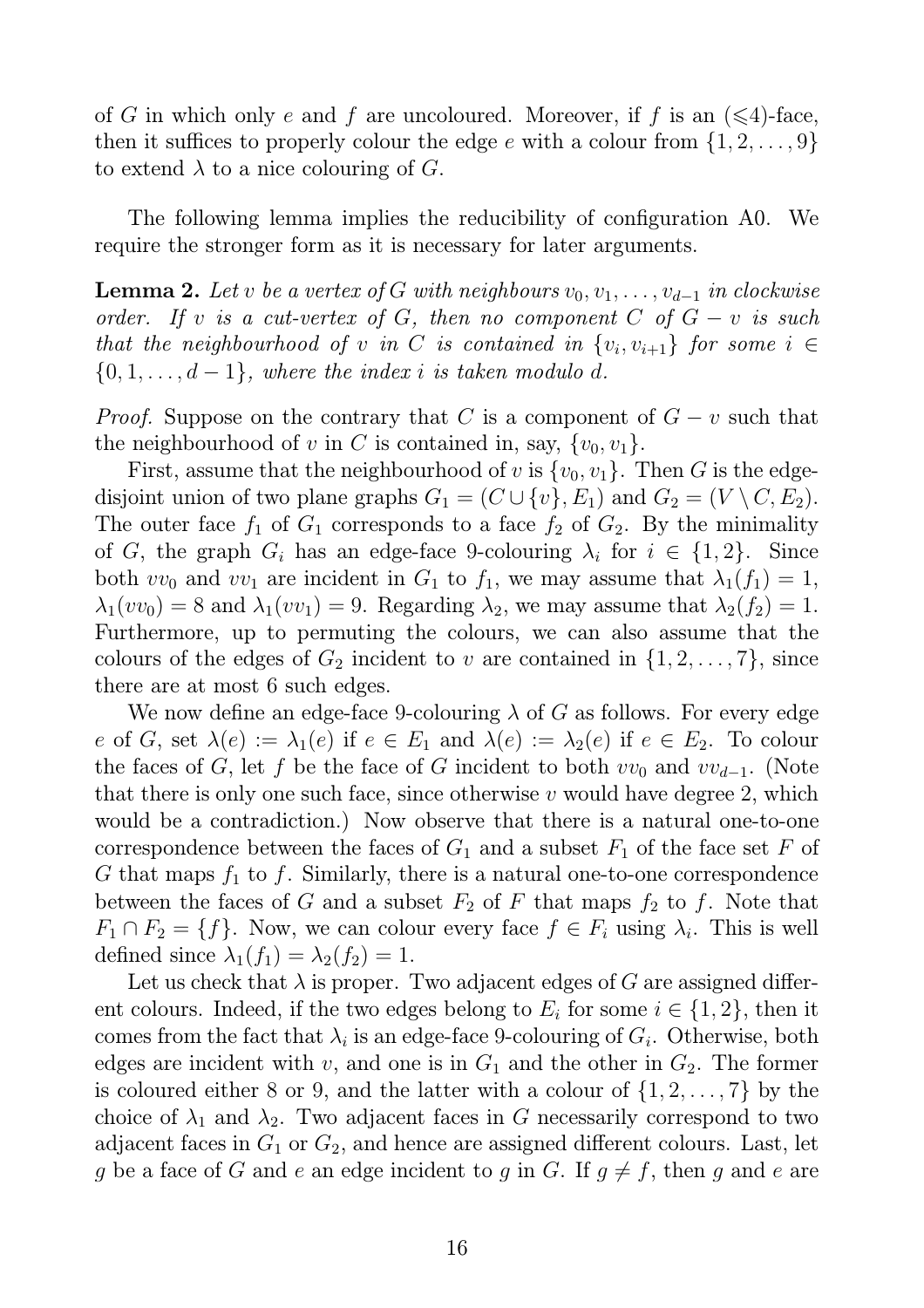incident in  $G_1$  or  $G_2$ , and hence coloured differently. Otherwise e is incident to  $f_i$  in  $G_i$  for some  $i \in \{1,2\}$ , and hence  $\lambda(e) = \lambda_i(e) \neq \lambda_i(f_i) = 1 = \lambda(f)$ .

The case where the neighbourhood of v is  $\{v_0\}$ , i.e.  $vv_0$  is a cut-edge, is dealt with in the very same way so we omit it.

The next lemma shows the reducibility of configurations A3, B1 and C1.

**Lemma 3.** Let uv be an edge of G, and let  $s \in \{0, 1, 2\}$  be the number of  $(\leq 4)$ -faces incident to uv. Then  $deg(u) + deg(v) \geq 9 + s$ .

*Proof.* Suppose on the contrary that  $deg(u) + deg(v) \leq 8 + s$ . Let f and f' be the two faces incident to uv.

First assume that  $s \geq 1$ . Without loss of generality assume that f is an ( $\leq$ 4)-face. By the minimality of G, the graph  $G - e$  has a nice colouring  $\lambda$ . Let  $f''$  be the face of  $G - e$  corresponding to the union of the two faces f and  $f'$  of  $G$  after having removed the edge  $e$ . We obtain a partial edge-face 9-colouring of G in which only e, f and the  $(\leq 4)$ -faces are uncoloured by just assigning the colour  $\lambda(f'')$  to f', and keeping all the other assignments.

Consequently,  $|\mathcal{C}(uv)| \leq \deg(u) + \deg(v) - 2 + 2 - s \leq 8$ . Hence, we can properly colour the edge  $uv$ , thereby obtaining a nice colouring of  $G$ ; a contradiction.

Now assume that  $s = 0$ . The graph G' obtained by contracting the edge uv is planar, simple and has maximum degree at most 8. By the minimality of G, let  $\lambda$  be a nice colouring of G'. Let g and g' be the faces of G' corresponding to the contracted faces  $f$  and  $f'$  of  $G$ , respectively. We obtain a partial edgeface 9-colouring of G in which only  $e$  is uncoloured by assigning the colour  $\lambda(g)$  to f,  $\lambda(g')$  to f', and keeping all the other assignments.

Consequently,  $|\mathcal{C}(uv)| \leq \deg(u) + \deg(v) - 2 + 2 \leq 8$ . Hence, we can properly colour the edge  $uv$ , thereby obtaining a nice colouring of  $G$ ; a contradiction.  $\Box$ 

In light of Lemma 3, we make the following definition and observation. An edge uv of G is called tight if  $\deg(u) + \deg(v) - s = 9$ , where  $s \in \{0, 1, 2\}$ is the number of  $(\leq 4)$ -faces incident to w.

**Observation.** Assume that c is an edge-face 9-colouring of G in which only uv and the  $(\leq 4)$ -faces are uncoloured. Let S be the (possibly empty) set of colours assigned by c to the  $(\geqslant 5)$ -faces incident to uv. If uv is tight, then the sets  $\mathcal{E}(u)$ ,  $\mathcal{E}(v)$  and S are pairwise disjoint, and  $\mathcal{C}(uv) = \mathcal{E}(u) \cup \mathcal{E}(v) \cup S =$  $\{1, \ldots, 9\}.$ 

The reducibility of configurations B2, B3, B4, C2 and C3 follows from the next lemma.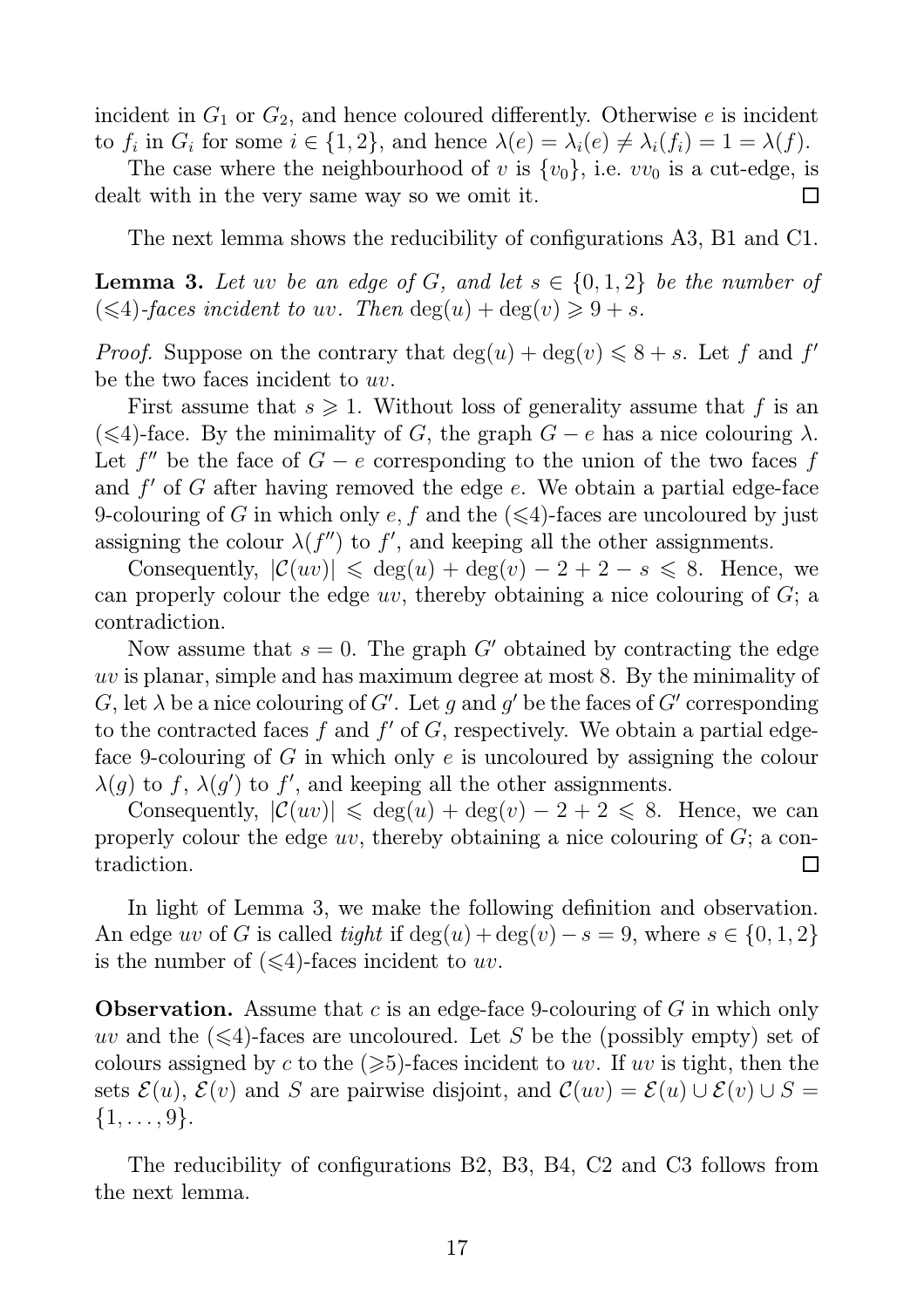**Lemma 4.** Let uvw be a triangle of G such that  $\deg(u) + \deg(v) = 10 + s$ , where  $s \in \{0,1\}$  is the number of  $(\leq 4)$ -faces distinct from uvw incident to uv, and let  $t \in \{0, 1, 2\}$  be the number of  $(\leq 4)$ -faces distinct from uvw incident to uw or vw. Then  $\deg(w) \geq 7 + t$ .

*Proof.* As we pointed out, there exists a partial edge-face 9-colouring c of G in which only uv and the ( $\leq 4$ )-faces are left uncoloured. Let  $\alpha_{uv}, \alpha_{vw}$  and  $\alpha_{uw}$ be the colours, if any, assigned to the  $(\geq 5)$ -faces incident to uv, vw and uw, respectively. Since the edge uv is tight,  $\mathcal{E}(u)$ ,  $\mathcal{E}(v)$  and  $\{\alpha_{uv}\}\$ form a partition of  $\{1, 2, \ldots, 9\}$ . Thus, if there is a colour  $\xi \in \mathcal{E}(u) \cup \{\alpha_{uv}\}\$  that is not in  $\mathcal{E}(w) \cup \{\alpha_{vw}\}\$ , then we can colour uv with  $c(vw)$  and next recolour vw with  $\xi$ to obtain a nice colouring of G. We deduce that  $\mathcal{E}(u) \cup \{\alpha_{uv}\} \subseteq \mathcal{E}(w) \cup \{\alpha_{vw}\}.$ Similarly,  $\mathcal{E}(v) \cup \{\alpha_{uv}\}\subseteq \mathcal{E}(w) \cup \{\alpha_{uw}\}.$  Hence,  $\deg(w) + 2 - t \geq 9$ , so  $deg(w) \geqslant 7 + t$ , as required.  $\Box$ 

The following verifies that the configuration A1 is reducible.

**Lemma 5.** Let  $u, v, w$  be vertices of G with  $deg(v) = 2$ . Then uvw is not a face of G.

*Proof.* Suppose on the contrary that uvw is a face of G. There exists a partial edge-face 9-colouring c of G in which only uv and the  $(\leq 4)$ -faces are uncoloured. Let  $\alpha$  be the colour, if any, assigned to the  $(\geq 5)$ -face incident to both uv and vw, and let  $\beta_{uw}$  be the colour, if any, assigned to the ( $\geq 5$ )-face incident to uw.

By Lemma 2, observe that  $\alpha \notin {\beta_{uw}, c(uw)}$ . Since uv is tight, the sets  $\mathcal{E}(u)$ ,  $\{c(vw)\}\$ and  $\{\alpha\}$  are pairwise disjoint. Since vw is tight, we deduce that  $\alpha \notin \mathcal{E}(w)$ , for otherwise we could colour uv with  $c(vw)$  and next recolour *vw* with a colour from  $\{1, \ldots, 9\} \setminus \mathcal{E}(w)$ . Hence  $\alpha \notin \mathcal{E}(u) \cup \mathcal{E}(w) \cup \{\beta_{uw}\},$  so then colouring uv with  $c(uw)$  and next recolouring uw with  $\alpha$  yields a nice colouring of G; a contradiction. ▏

Since the configuration B1 is reducible, to demonstrate that the configuration A2 is reducible, it suffices to show the following.

**Lemma 6.** Let  $u, v, w, x$  be vertices of G with  $deg(v) = 2$  and  $deg(x) \leq 3$ . Then uvwx is not a face of G.

*Proof.* Suppose on the contrary that *uvwx* is a face of G. There exists a partial edge-face 9-colouring c of G in which only uv and the  $(\leq 4)$ -faces are uncoloured. Let  $\alpha$  be the colour, if any, assigned to the  $(\geq 5)$ -face incident to both uv and vw, and let  $\beta_{ux}$  and  $\beta_{wx}$  be the colours, if any, assigned to the  $(\geq 5)$ -faces incident to ux and wx, respectively.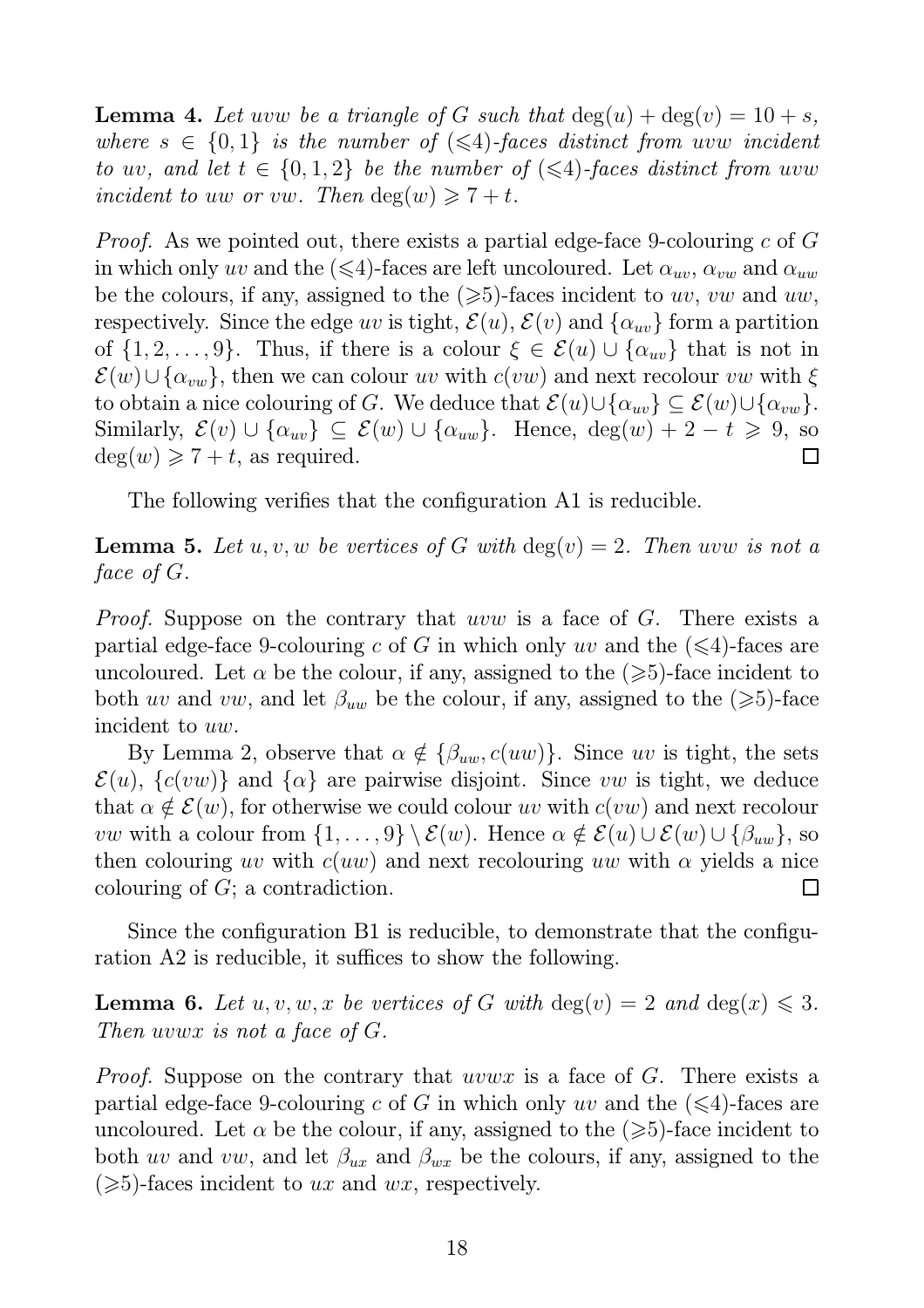By Lemma 2, observe that  $\alpha \notin {\beta_{ux}, \beta_{wx}, c(ux), c(wx)}$ . Since uv is tight, the sets  $\mathcal{E}(u)$ ,  $\{c(vw)\}\$ and  $\{\alpha\}$  are pairwise disjoint. Since vw is tight, we deduce that  $\alpha \notin \mathcal{E}(w)$ , for otherwise we could colour uv with  $c(vw)$  and next recolour vw with a colour from  $\{1,\ldots,9\} \setminus \mathcal{E}(w)$ . Hence  $\alpha \notin \mathcal{E}(u) \cup \mathcal{E}(w) \cup \{\beta_{ux}, \beta_{wx}\}.$ 

Let  $x'$  be the vertex adjacent to  $x$  distinct from  $u$  and  $w$ . We must have  $c(xx') = \alpha$ , otherwise we could colour uv with  $c(ux)$  and next recolour ux with  $\alpha$ . Since  $\beta_{ux} \neq \beta_{wx}$ , at least one of  $\beta_{ux}$  and  $\beta_{wx}$  is distinct from  $c(vw)$ . Observing that we can colour uv with  $c(vw)$  and next uncolour vw, we may assume without loss of generality that  $\beta_{wx} \neq c(vw)$ . As a result, colouring where  $uv$ , and next swapping the colours of vw and xw yields a nice colouring of G; a contradiction.  $\Box$ 

The following verifies that the configurations C4 and C5 are reducible.

Lemma 7. Let uvw and vwx be triangles of G such that wx is incident to two  $(\leq 4)$ -faces.

- (i) At least one of u and x has degree at least 4.
- (*ii*) If uv is tight, then  $deg(v) + deg(x) \ge 12$ .

*Proof.* (*i*). Suppose on the contrary that both u and x have degree less than 4. Then both have degree 3 by Lemma 5. Let  $u'$  (respectively  $x'$ ) be the neighbour of u (respectively x) distinct from v and w. Let c be a partial edge-face 9-colouring of G in which only  $wx$  and the  $(\leq 4)$ -faces are uncoloured. Let  $\alpha_{uv}$ ,  $\alpha_{uw}$  and  $\alpha_{vx}$  be the colours, if any, assigned to the  $(\geq 5)$ -faces incident to uv, uw and vx, respectively.

Since the edge wx is tight, the sets  $\mathcal{E}(w)$  and  $\mathcal{E}(x)$  are disjoint. Hence  $c(xx') \in \mathcal{E}(v)$ , otherwise we could colour wx with  $c(vw)$  and recolour vw with  $c(xx')$ .

We first assert that  $\alpha_{vx} \neq c(vw)$ . Otherwise,  $|\mathcal{C}(vx)| = |\mathcal{E}(v)| \leq 8$  and there exists  $\xi \in \{1, 2, ..., 9\} \setminus C(vx)$ . Now, colouring wx with  $c(vx)$  and recolouring vx with  $\xi$  yields a nice colouring of G; a contradiction. Consequently, we can safely swap the colours of  $vw$  and  $vx$ , if necessary.

Our next assertion is that  $\{c(uu'), \alpha_{uw}\} = \{c(vw), c(vx)\}\.$  For, if  $c(vx) \notin$  ${c(uu'), \alpha_{uw}}$ , we can colour wx with  $c(uw)$  and recolour uw with  $c(vx)$ ; a contradiction. The same argument after swapping the colours of  $vw$  and  $vx$ shows that  $c(vw) \in \{c(uu'), \alpha_{uw}\}.$  Thus, up to swapping the colours of  $vw$ and vx, we may assume that  $c(vx) = \alpha_{uw}$ .

Let us recolour uv with  $c(vx)$ , colour wx with  $c(vx)$  and uncolour vx. The obtained colouring is proper, since  $\alpha_{uv} \neq \alpha_{uw} = c(vx)$  and  $\mathcal{E}(w) \cap \mathcal{E}(x) = \emptyset$ . Now, if vx cannot be coloured greedily, then for the obtained colouring  $\mathcal{E}(v) \cup$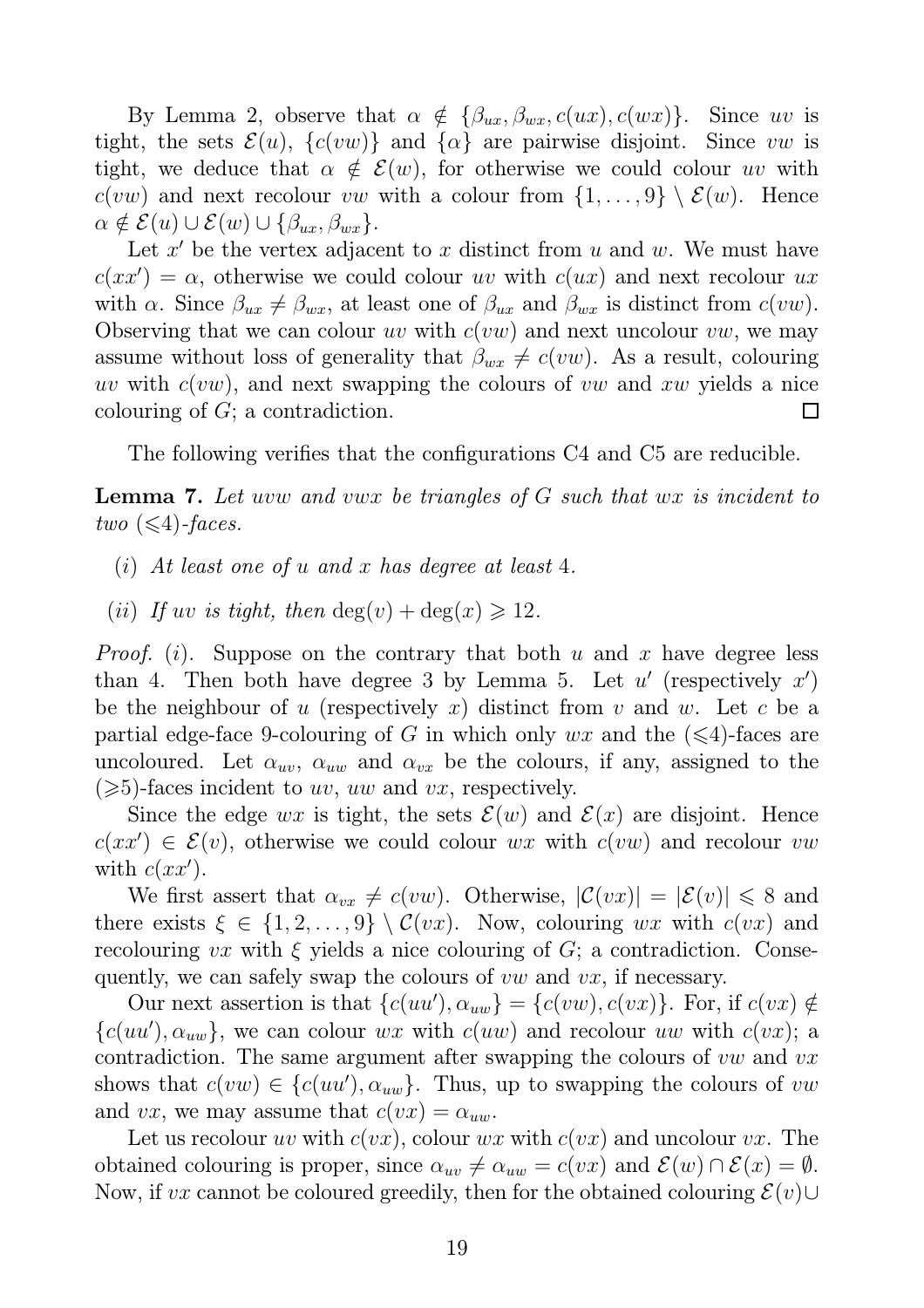$\mathcal{E}(x) \cup \{\alpha_{vx}\} = \{1, 2, \ldots, 9\}$  since vx is tight. As a result,  $c(xx') \notin \mathcal{E}(v) \cup \mathcal{E}(w)$ and hence we can colour vx with  $c(vw)$  and colour vw with  $c(xx')$  to obtain a nice colouring of G; a contradiction.

(*ii*). Suppose on the contrary that uv is tight and  $deg(v) + deg(x) = 11$ . Let c be a partial edge-face 9-colouring of G in which only uv and the  $(\leq 4)$ faces are uncoloured. Let  $\alpha_{uv}$ ,  $\alpha_{uw}$  and  $\alpha_{vx}$  be the colours, if any, assigned to the  $(\geqslant 5)$ -faces incident to uv, uw and vx, respectively. Since the edge uv is tight, the sets  $\mathcal{E}(u)$ ,  $\mathcal{E}(v)$  and  $\{\alpha_{uv}\}\$ are pairwise disjoint.

Let  $\xi \in \{1, \ldots, 9\} \setminus \mathcal{E}(w)$ . Then  $\xi \in \mathcal{E}(v)$ , otherwise we could colour uv with  $c(vw)$  and recolour vw with  $\xi$ . It follows that  $\xi \notin \mathcal{E}(u)$ . Therefore,  $\alpha_{uw} = \xi$ , otherwise we could colour uv with  $c(uw)$  and recolour uw with  $\xi$ . Thus, the colours of uw and vw may be exchanged, if necessary.

Let us show that  $\mathcal{E}(u) \cup \{\alpha_{uv}, c(vw)\} \subseteq \mathcal{E}(x) \cup \{\alpha_{vx}\}.$  First, if there is a colour  $\gamma \in \mathcal{E}(u) \cup \{\alpha_{uv}\}\$  that is not in  $\mathcal{E}(x) \cup \{\alpha_{vx}\}\$ , then we can recolour vx with  $\gamma$  and then colour uv with  $c(vx)$  to obtain a nice colouring of G, which is a contradiction. Similarly, by exchanging the colours of uw and vw, we conclude that  $c(vw) \in \mathcal{E}(x) \cup \{\alpha_{vx}\}.$ 

Since uv is tight and deg(v)+deg(x) = 11, we deduce that  $\mathcal{E}(x) \cup \{\alpha_{vx}\}$  =  $\mathcal{E}(u) \cup \{\alpha_{uv}, c(vw), c(vx)\}.$  (Indeed,  $|\mathcal{E}(x) \cup \{\alpha_{vx}\}| \leq \deg(x) + 1 = 12 - \deg(v),$ and  $|\mathcal{E}(u) \cup \{\alpha_{uv}\}| = 9 - (\deg(v) - 1) = 10 - \deg(v)$ . In particular,  $\alpha_{vx} \neq$  $c(wx)$  and  $\xi \notin \mathcal{E}(x) \setminus \{c(vx)\}\)$ . Now, colour uv with  $c(vx)$ , and then recolour vx with  $c(wx)$ , wx with  $\xi$  to obtain a nice colouring of G; a contradiction.  $\Box$ 

The next lemma implies that the configurations D1–D4 are reducible.

**Lemma 8.** Let vwx be a triangle of G and u a neighbour of v distinct from x and w. If vx is incident to two  $(\leq 4)$ -faces, then not both uv and vw are tight.

Proof. Suppose on the contrary that both uv and vw are tight. Let c be a partial edge-face 9-colouring of G in which only vw and the  $(\leq 4)$ -faces are left uncoloured. Let  $\alpha$  be the colour, if any, assigned to the  $(\geq 5)$ -face incident to vw. Since vw is tight, we know that the sets  $\mathcal{E}(v)$ ,  $\mathcal{E}(w)$  and  $\{\alpha\}$  form a partition of  $\{1, 2, \ldots, 9\}$ . In particular,  $c(vx) \notin \mathcal{E}(w)$  and  $c(wx) \notin \mathcal{E}(v)$ .

If an edge e that is adjacent to vw could be properly recoloured with a colour  $\xi$ , then colouring vw with  $c(e)$  and recolouring e with  $\xi$  would yield a nice colouring of  $G$ ; a contradiction. Applying this to vx yields that  $\mathcal{E}(w) \cup \{\alpha\} \subseteq \mathcal{E}(x)$ , since  $\mathcal{C}(vx) = \mathcal{E}(x) \cup \mathcal{E}(v)$ , and as we noted above  $\{1,\ldots,9\} \setminus \mathcal{E}(v) = \mathcal{E}(w) \cup \{\alpha\}.$  Applying the same remark to wx, we obtain  $\mathcal{E}(v) \cup \{\alpha\} \subseteq \mathcal{E}(x) \cup \{\beta\},\$  where  $\beta$  is the colour, if any, assigned to the  $(\geqslant 5)$ -face incident to wx.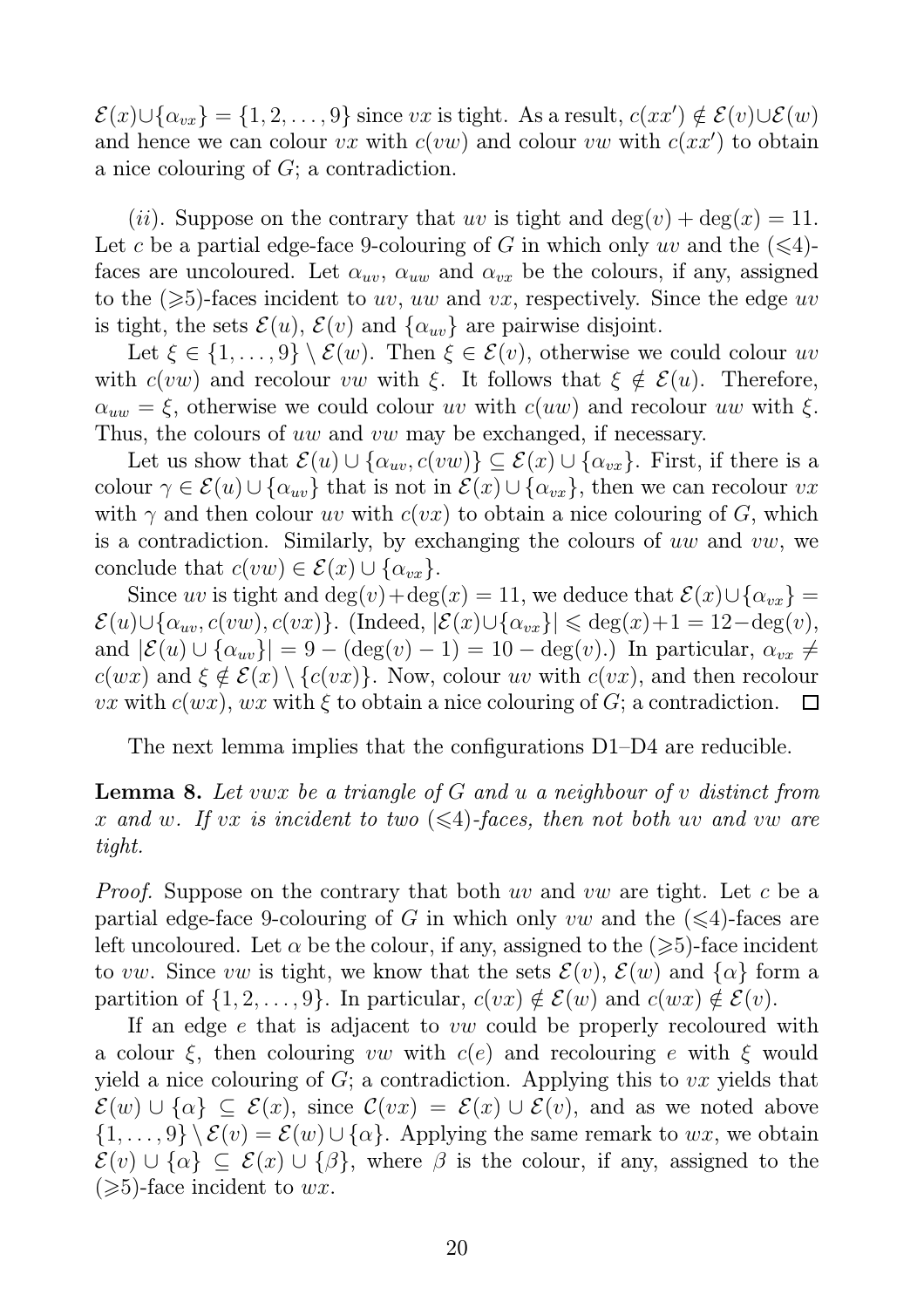Since  $9 = |\mathcal{E}(v) \cup \mathcal{E}(w) \cup \{\alpha\}| \leqslant |\mathcal{E}(x) \cup \{\beta\}| \leqslant 9$ , we deduce that  $\beta \notin \mathcal{E}(x)$ . Therefore, we can safely swap the colours of  $vx$  and  $wx$  if needed (recalling that  $\mathcal{E}(v) \cap \mathcal{E}(w) = \emptyset$ .

Let S be the set of colours of the  $(\geqslant 5)$ -faces incident to uv. Thus,  $|S|$  = 2−s where s is the number of  $(\leq 4)$ -faces incident to uv. Again, we apply the same arguments as above to uv: since uv cannot be recoloured, we deduce that  $\mathcal{E}(u) \cup \mathcal{E}(v) \cup S = \{1, 2, ..., 9\}$ . But  $|\mathcal{E}(u) \cup \mathcal{E}(v) \cup S| \leq \deg(u)$  $1 + \deg(v) - 1 + 2 - s = \deg(u) + \deg(v) - s \leq 9$  since uv is tight and *vw* is uncoloured. Consequently,  $\mathcal{E}(u)$ ,  $\mathcal{E}(v)$  and S are pairwise disjoint. In particular,  $c(vx) \notin \mathcal{E}(u) \cup S$ . As a result, colouring vw with  $c(uv)$ , then recolouring uv with  $c(vx)$  and finally swapping the colours of vx and  $wx$ yields a nice colouring of G; a contradiction.  $\Box$ 

The next lemma implies that configurations E1 and E2 are reducible.

**Lemma 9.** Let v be an 8-vertex of G with neighbours  $v_0, v_1, \ldots, v_7$  in anticlockwise order. Assume that  $v_i v_{i+1}$  is an edge for  $i \in \{0, 1, 2, 3\}$ , and that  $v_1$ an  $(\leq 4)$ -vertex. If  $v_0$  is an  $(\leq 6)$ -vertex or  $vv_0$  is adjacent to two  $(\leq 4)$ -faces, then  $v_3$  is an  $(\geq 4)$ -vertex.

*Proof.* Suppose on the contrary that  $v_3$  is a 3-vertex. By the minimality of G, the graph  $G-vv_3$  has a nice colouring and hence G has a partial edge-face 9-colouring c in which only  $vv_3$  and the  $(\leq 4)$ -faces are left uncoloured. Since vv<sub>3</sub> is tight, we deduce that  $|\mathcal{E}(v) \cup \mathcal{E}(v_3)| = 9$  and  $\mathcal{E}(v) \cap \mathcal{E}(v_3) = \emptyset$ .

Let  $\alpha$  be the colour, if any, of the  $(\geqslant 5)$ -face incident with both  $v_2v_3$  and  $v_3v_4$ . If  $v_2v_3$  can be recoloured with a colour  $\xi$ , then colouring  $vv_3$  with  $c(v_2v_3)$ and then  $v_2v_3$  with  $\xi$  would yield a nice colouring of G; a contradiction. Thus,  $\mathcal{E}(v) \subseteq \mathcal{E}(v_2) \cup \{\alpha\}.$ 

Let  $j \in \{1,2\}$ . If there exists a colour  $\xi \in \mathcal{E}(v_3) \setminus \mathcal{E}(v_j)$ , then colouring  $vv_3$  with  $c(vv_j)$  and then  $vv_j$  with  $\xi$  yields a nice colouring of G (recalling that  $\mathcal{E}(v_3)$  and  $\mathcal{E}(v)$  are disjoint). Therefore,  $\mathcal{E}(v_3) \subseteq \mathcal{E}(v_j)$  for  $j \in \{1,2\}$ . Letting  $\gamma$  be the colour, if any, of the ( $\geqslant$ 5)-face incident to vv<sub>0</sub> we similarly find that  $\mathcal{E}(v_3) \subseteq \mathcal{E}(v_0) \cup \{\gamma\}.$ 

Since  $\mathcal{E}(v_2) \cup \{\alpha\} \supseteq \mathcal{E}(v) \cup \mathcal{E}(v_3) = \{1, 2, \ldots, 9\}$  and  $|\mathcal{E}(v_2) \cup \{\alpha\}| \leq 9$ , it follows that  $\alpha \neq c(vv_2)$ . As  $\mathcal{E}(v) \cap \mathcal{E}(v_3) = \emptyset$ , this implies that the colours of  $vv_2$  and  $v_2v_3$  can be freely swapped. By doing so, we can conclude that  $\mathcal{E}(v_3) \cup \{c(vv_2)\} \subseteq \mathcal{E}(v_j)$  for  $j \in \{1,2\}$  and  $\mathcal{E}(v_3) \cup \{c(vv_2)\} \subseteq \mathcal{E}(v_0) \cup \{\gamma\}.$ 

Since  $\deg(v_1) = 4$ , we find that  $\mathcal{E}(v_1) = \{c(v_1), c(v_2)\} \cup \mathcal{E}(v_3)$ . Furthermore, by swapping the colours of  $vv_2$  and  $v_2v_3$  if necessary, we may assume that  $c(v_0v_1) \in \mathcal{E}(v_3)$ . Now, if  $v_0v_1$  could be recoloured with a colour  $\xi$ , then colouring  $vv_3$  with  $c(v_1)$ , then  $vv_1$  with  $c(v_0v_1)$  and then  $v_0v_1$  with  $\xi$  would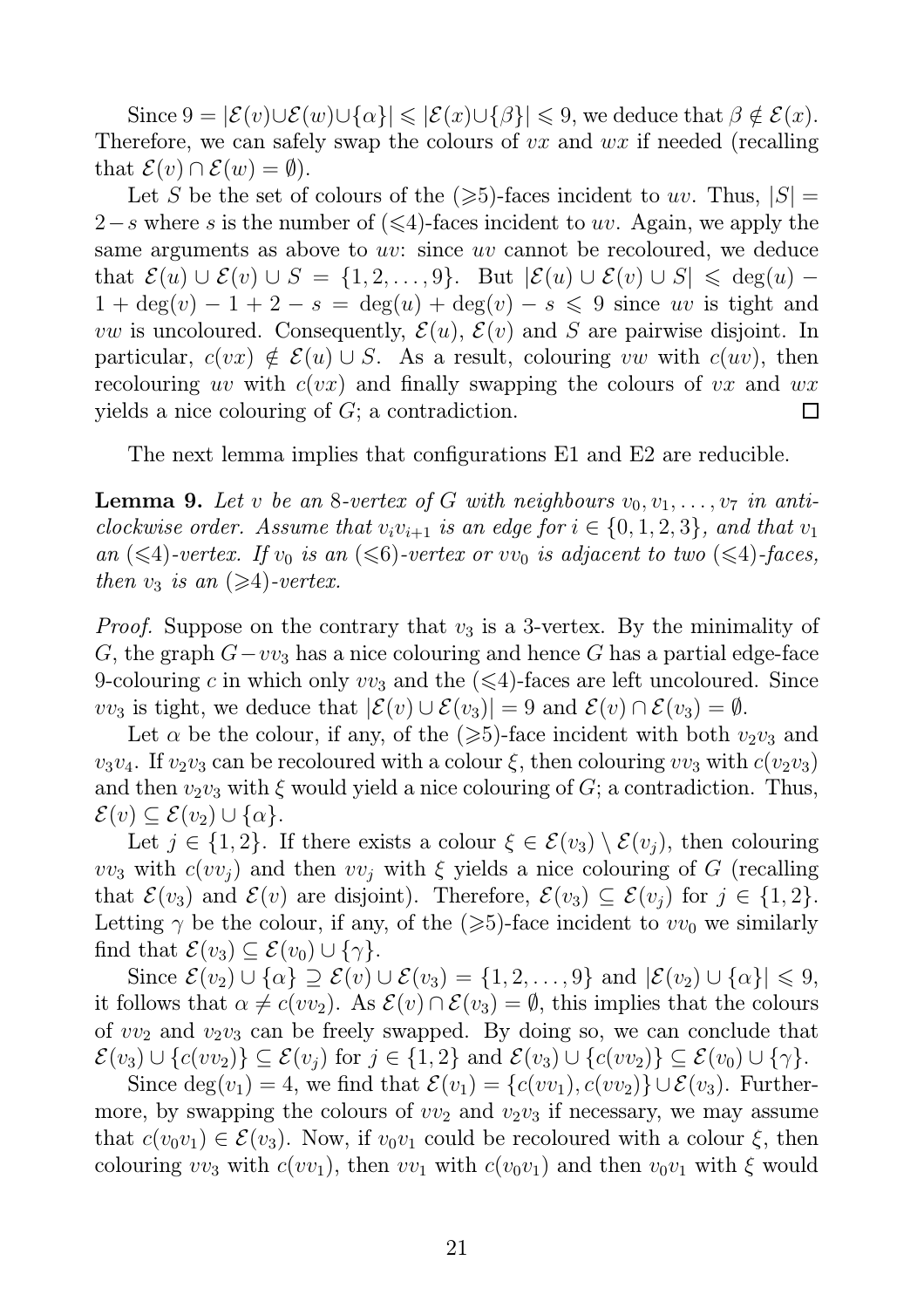yield a nice colouring of G. Thus, letting  $\beta$  be the colour, if any, of the  $(\geq 5)$ -face incident to  $v_0v_1$  we obtain  $\mathcal{E}(v_0) \cup \mathcal{E}(v_1) \cup \{\beta\} = \{1, 2, \ldots, 9\}.$ 

Let us partition our analysis now based on if  $v_0$  is an  $(\leq 6)$ -vertex or if  $vv_0$  is adjacent to two  $(\leq 4)$ -faces.

Suppose we are in the former case. Since  $\mathcal{E}(v_3) \cup \{c(v_2)\} \subseteq (\mathcal{E}(v_0) \cup$  $\{\gamma\}) \cap \mathcal{E}(v_1)$ , we deduce that  $|\mathcal{E}(v_0) \cup \mathcal{E}(v_1)| \leq \deg(v_0) + \deg(v_1) - 2 \leq 8$ . Consequently,  $\beta \neq c(vv_1)$  and  $c(vv_1) \notin \mathcal{E}(v_0)$ . In particular, the colours of  $vv_1$  and  $v_0v_1$  can safely be swapped if needed. As a result, colouring  $vv_3$  with  $c(vv_1)$  and then swapping the colours of  $vv_1$  and  $v_0v_1$  yields a nice colouring of G; a contradiction.

Now suppose we are in the latter case. Then there is no colour  $\gamma$ . For  $j \in \mathbb{Z}$  $\{0,1\}$ , it cannot be that  $c(vv_i) \in \mathcal{E}(v_{1-i})$  (and hence  $c(vv_i) \in \mathcal{E}(v_0) \cap \mathcal{E}(v_1)$ ). Otherwise, we would have, using  $\mathcal{E}(v_3) \cup \{c(v_2)\} \subseteq \mathcal{E}(v_0) \cap \mathcal{E}(v_1)$ , that  $|\mathcal{E}(v_0) \cup \mathcal{E}(v_1)| \leq \deg(v_0) + \deg(v_1) - 4 \leq 8$ , in which case, recolouring as we did in the last paragraph, we would reach a contradiction. However, for some  $j \in \{0, 1\}$ , we must have  $\beta \neq c(vv_i)$ , and so the colours of  $vv_i$  and  $v_0v_1$ can be swapped safely. Thus, colouring  $vv_3$  with  $c(vv_j)$  and then swapping the colours of  $vv_i$  and  $v_0v_1$  yields a nice colouring of G; a contradiction. ▕▁▁▏

In the following lemma, we show that the configuration E3 is reducible.

**Lemma 10.** Let v be a triangulated 8-vertex of G with neighbours  $v_0, v_1, \ldots, v_7$ in anti-clockwise order. If  $v_0$  is a 3-vertex, then every vertex  $v_i$  with  $i \neq 0$ has degree at least 5.

*Proof.* Suppose on the contrary that  $v_j$  is an  $(\leq 4)$ -vertex with  $j \in \{1, \ldots, 7\}$ . First, note that  $j \notin \{1, 7\}$  since the configuration B2 is reducible. By the minimality of G, the graph  $G-vv_0$  has a nice colouring, and hence the graph G has a partial edge-face 9-colouring in which only  $vv_0$  and the  $(\leq 4)$ -faces are left uncoloured. Since  $vv_0$  is tight and incident to two triangles, we infer that  $|\mathcal{E}(v) \cup \mathcal{E}(v_0)| = 9$  and  $\mathcal{E}(v) \cap \mathcal{E}(v_0) = \emptyset$ .

Note that  $\mathcal{E}(v_0) \subset \mathcal{E}(v_i)$  for  $i \neq 0$ , for otherwise we could colour  $vv_0$  with  $c(vv_i)$  and then recolour  $vv_i$  with a colour in  $\mathcal{E}(v_0) \setminus \mathcal{E}(v_i)$  to obtain a nice colouring of G (recalling that  $\mathcal{E}(v) \cap \mathcal{E}(v_0) = \emptyset$ ). Since  $\{c(vv_i)\} \cup \mathcal{E}(v_0) \subseteq \mathcal{E}(v_i)$ and  $deg(v_i) \leq 4$ , we deduce that one of  $c(vv_1)$  and  $c(vv_7)$  does not belong to  $\mathcal{E}(v_i)$ , say  $c(vv_7)$ .

Let  $\alpha$  be the colour of the face incident to both  $v_0v_1$  and  $v_0v_7$ . We prove that  $\alpha \neq c(vv_7)$ . Indeed, suppose on the contrary that  $\alpha = c(vv_7)$ . Then, there exists a colour  $\xi$  that does not belong to  $\mathcal{E}(v_7) \cup \{\alpha\} = \mathcal{E}(v_7)$ , since  $deg(v_7) \leq 8$ . As  $\mathcal{E}(v_0) \subset \mathcal{E}(v_7)$ , we deduce that  $\xi \notin \mathcal{E}(v_0) \cup \mathcal{E}(v_7) \cup \{\alpha\}.$ Therefore, colouring  $vv_0$  with  $c(v_0v_7)$  and then  $v_0v_7$  with  $\xi$  yields a nice colouring of G; a contradiction. Hence,  $\alpha \neq c(vv_7)$ . Consequently, we can